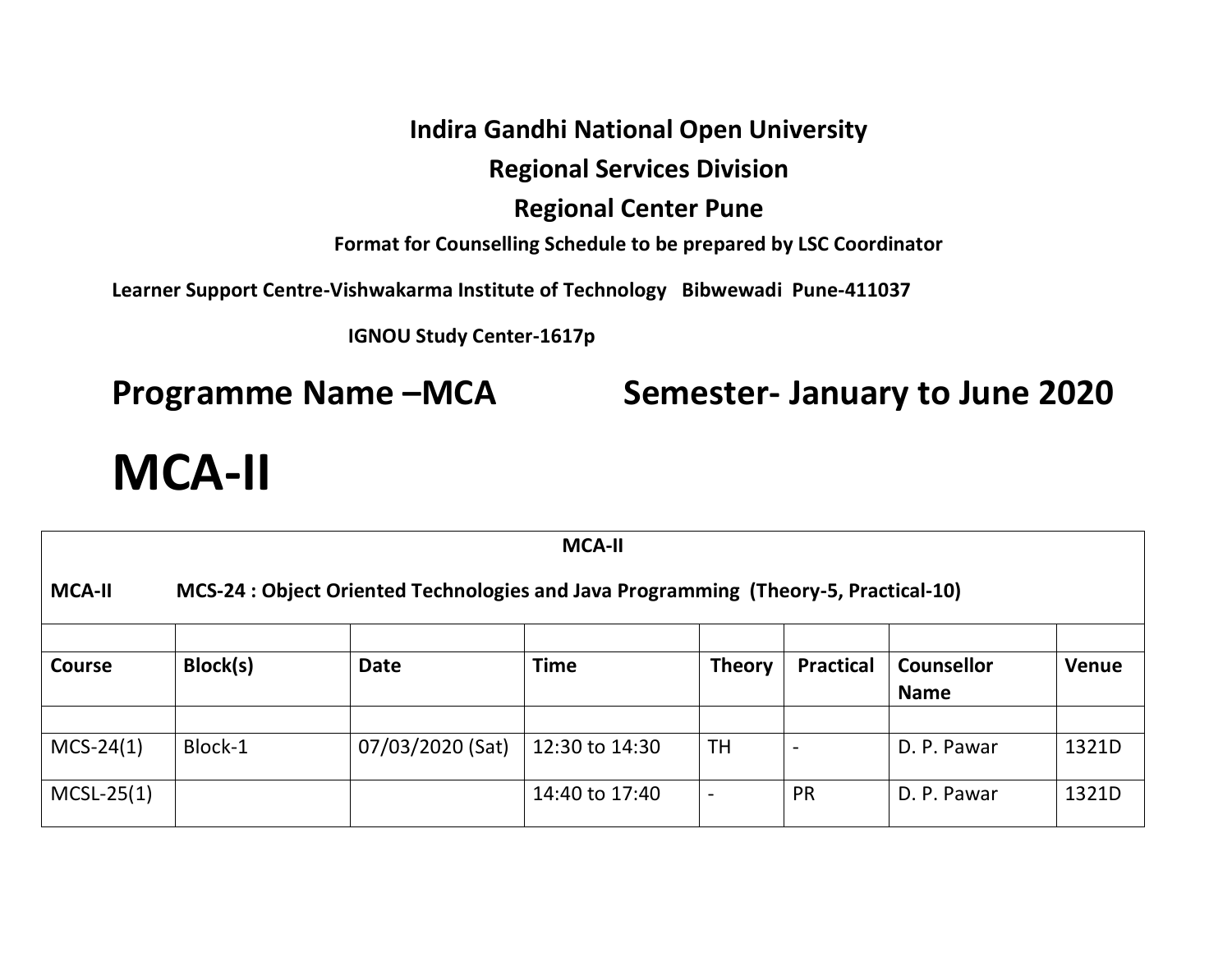| $MCSL-25(2)$  |                      |                                                            | 17:50 to 20:50 |                          | <b>PR</b>                | D. P. Pawar | 1321D |
|---------------|----------------------|------------------------------------------------------------|----------------|--------------------------|--------------------------|-------------|-------|
| $MCS-24(2)$   | Block-2              | 08/03/2020(Sun)                                            | 09:10 to 11:10 | <b>TH</b>                | $\overline{a}$           | D. P. Pawar | 1321D |
| $MCSL-25(3)$  |                      |                                                            | 11:20 to 14:20 | $\frac{1}{2}$            | <b>PR</b>                | D. P. Pawar | 1321D |
| $MCSL-25(4)$  |                      |                                                            | 14:30 to 17:30 | $\overline{\phantom{a}}$ | <b>PR</b>                | D. P. Pawar | 1321D |
| $MCS-24(3)$   | Block-2, Block-<br>3 | 14/03/2020(Sat)                                            | 12:30 to 14:30 | <b>TH</b>                | $\overline{\phantom{0}}$ | D. P. Pawar | 1321D |
| $MCSL-25(5)$  |                      |                                                            | 14:40 to 17:40 | $\frac{1}{2}$            | <b>PR</b>                | D. P. Pawar | 1321D |
| $MCSL-25(6)$  |                      |                                                            | 17:50 to 20:50 | $\overline{a}$           | <b>PR</b>                | D. P. Pawar | 1321D |
| $MCS-24(4)$   | Block-3              | 15/03/2020(Sun)                                            | 09:10 to 11:10 | <b>TH</b>                | $\overline{a}$           | D. P. Pawar | 1321D |
| $MCSL-25(7)$  |                      |                                                            | 11:20 to 14:20 | $\overline{a}$           | <b>PR</b>                | D. P. Pawar | 1321D |
| $MCSL-25(8)$  |                      |                                                            | 14:30 to 17:30 | $\blacksquare$           | <b>PR</b>                | D. P. Pawar | 1321D |
| $MCS-24(5)$   | Block-4              | 21/03/2020(Sat)                                            | 12:30 to 14:30 | <b>TH</b>                |                          | D. P. Pawar | 1321D |
| $MCSL-25(9)$  |                      |                                                            | 14:40 to 17:40 | $\blacksquare$           | PR                       | D. P. Pawar | 1321D |
| $MCSL-25(10)$ |                      |                                                            | 17:50 to 20:50 | $\overline{\phantom{a}}$ | PR                       | D. P. Pawar | 1321D |
| <b>MCA-II</b> |                      | MCS-21 : Data and File Structures (Theory-8, Practical-10) |                |                          |                          |             |       |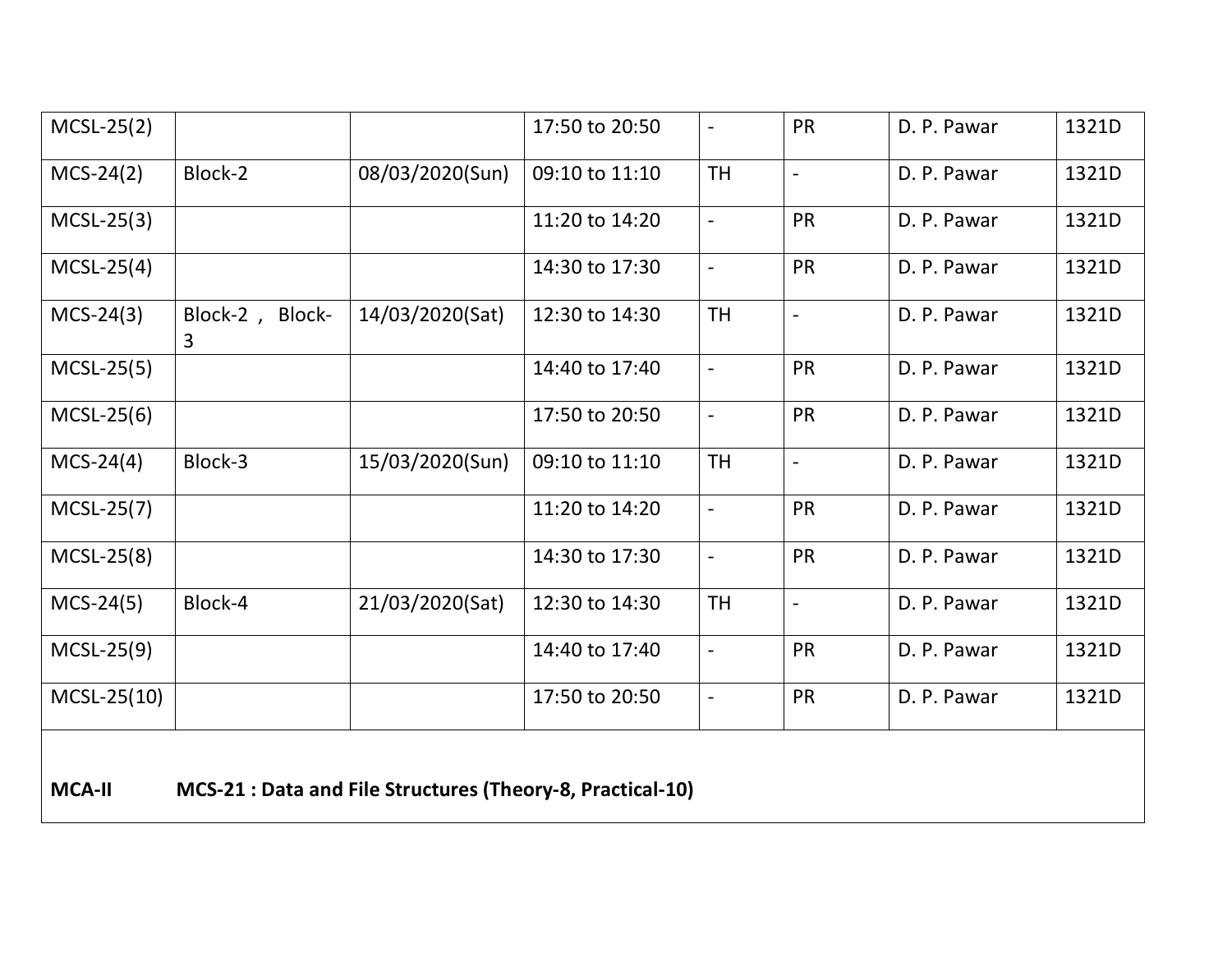| <b>Course</b> | Block(s) | <b>Date</b>     | <b>Time</b>    | <b>Theory</b>            | <b>Practical</b>         | <b>Counsellor</b><br><b>Name</b> | <b>Venue</b> |
|---------------|----------|-----------------|----------------|--------------------------|--------------------------|----------------------------------|--------------|
| $MCS-21(1)$   | Block-1  | 22/03/2020(Sun) | 09:10 to 11:10 | <b>TH</b>                | $\overline{a}$           | A. J. Dasare                     | 1321D        |
| $MCSL-25(1)$  |          |                 | 11:20 to 14:20 | $\overline{\phantom{a}}$ | <b>PR</b>                | A. J. Dasare                     | 1321D        |
| $MCSL-25(2)$  |          |                 | 14:30 to 17:30 | $\overline{\phantom{a}}$ | <b>PR</b>                | A. J. Dasare                     | 1321D        |
| $MCS-21(2)$   | Block-1  | 28/03/2020(Sat) | 12:30 to 14:30 | <b>TH</b>                | $\overline{\phantom{0}}$ | A. J. Dasare                     | 1321D        |
| $MCSL-25(3)$  |          |                 | 14:40 to 17:40 | $\overline{a}$           | PR                       | A. J. Dasare                     | 1321D        |
| $MCSL-25(4)$  |          |                 | 17:50 to 20:50 | $\overline{\phantom{a}}$ | <b>PR</b>                | A. J. Dasare                     | 1321D        |
| $MCS-21(3)$   | Block-2  | 29/03/2020(Sun) | 09:10 to 11:10 | <b>TH</b>                | $\frac{1}{2}$            | A. J. Dasare                     | 1321D        |
| $MCSL-25(5)$  |          |                 | 11:20 to 14:20 | $\overline{\phantom{a}}$ | <b>PR</b>                | A. J. Dasare                     | 1321D        |
| $MCSL-25(6)$  |          |                 | 14:30 to 17:30 | $\overline{a}$           | <b>PR</b>                | A. J. Dasare                     | 1321D        |
| $MCS-21(4)$   | Block-2  | 04/04/2020(Sat) | 12:30 to 14:30 | <b>TH</b>                | $\overline{\phantom{a}}$ | A. J. Dasare                     | 1321D        |
| $MCSL-25(7)$  |          |                 | 14:40 to 17:40 | $\blacksquare$           | <b>PR</b>                | A. J. Dasare                     | 1321D        |
| $MCSL-25(8)$  |          |                 | 17:50 to 20:50 | $\blacksquare$           | <b>PR</b>                | A. J. Dasare                     | 1321D        |
| $MCS-21(5)$   | Block-3  | 05/04/2020(Sun) | 09:10 to 11:10 | <b>TH</b>                | $\blacksquare$           | A. J. Dasare                     | 1321D        |
| $MCSL-25(9)$  |          |                 | 11:20 to 14:20 | $\overline{\phantom{0}}$ | PR                       | A. J. Dasare                     | 1321D        |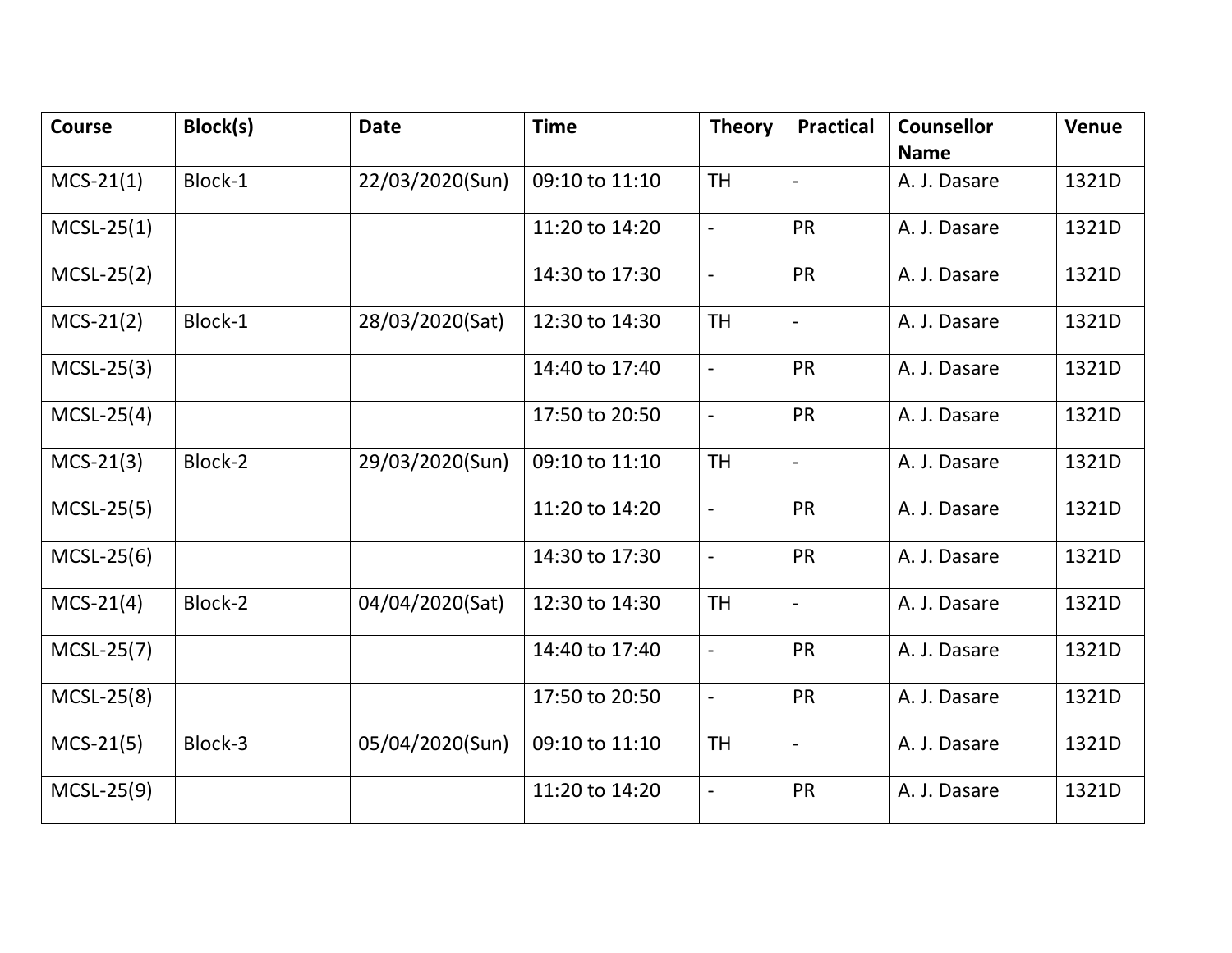| $MCSL-25(10)$ |          |                 | 14:30 to 17:30                                                                |                          | PR                       | A. J. Dasare                     | 1321D        |
|---------------|----------|-----------------|-------------------------------------------------------------------------------|--------------------------|--------------------------|----------------------------------|--------------|
| $MCS-21(6)$   | Block-3  | 11/04/2020(Sat) | 12:30 to 14:30                                                                | <b>TH</b>                | $\overline{\phantom{0}}$ | A. J. Dasare                     | 1321D        |
| $MCS-21(7)$   | Block-4  |                 | 14:40 to 16:40                                                                | <b>TH</b>                | $\overline{a}$           | A. J. Dasare                     | 1321D        |
| $MCS-21(8)$   | Block-4  |                 | 16:50 to 18:50                                                                | <b>TH</b>                | $\overline{a}$           | A. J. Dasare                     | 1321D        |
| <b>MCA-II</b> |          |                 | MCS-23 : Introduction to Database Management Systems (Theory-5, Practical-10) |                          |                          |                                  |              |
| <b>Course</b> | Block(s) | <b>Date</b>     | <b>Time</b>                                                                   | <b>Theory</b>            | <b>Practical</b>         | <b>Counsellor</b><br><b>Name</b> | <b>Venue</b> |
| $MCS-23(1)$   | Block-1  | 12/04/2020(Sun) | 09:10 to 11:10                                                                | <b>TH</b>                | $\overline{\phantom{a}}$ | N. P. Patel                      | 1321D        |
| $MCSL-25(1)$  |          |                 | 11:20 to 14:20                                                                | $\blacksquare$           | PR                       | N. P. Patel                      | 1321D        |
| $MCSL-25(2)$  |          |                 | 14:30 to 17:30                                                                | $\blacksquare$           | <b>PR</b>                | N. P. Patel                      | 1321D        |
| $MCS-23(2)$   | Block-1  | 18/04/2020(Sat) | 12:30 to 14:30                                                                | <b>TH</b>                | $\overline{a}$           | N. P. Patel                      | 1321D        |
| $MCSL-25(3)$  |          |                 | 14:40 to 17:40                                                                | $\overline{a}$           | <b>PR</b>                | N. P. Patel                      | 1321D        |
| $MCSL-25(4)$  |          |                 | 17:50 to 20:50                                                                | $\overline{\phantom{a}}$ | <b>PR</b>                | N. P. Patel                      | 1321D        |
| $MCS-23(3)$   | Block-2  | 19/04/2020(Sun) | 09:10 to 11:10                                                                | <b>TH</b>                | $\overline{\phantom{a}}$ | N. P. Patel                      | 1321D        |
| $MCSL-25(5)$  |          |                 | 11:20 to 14:20                                                                | $\overline{a}$           | PR                       | N. P. Patel                      | 1321D        |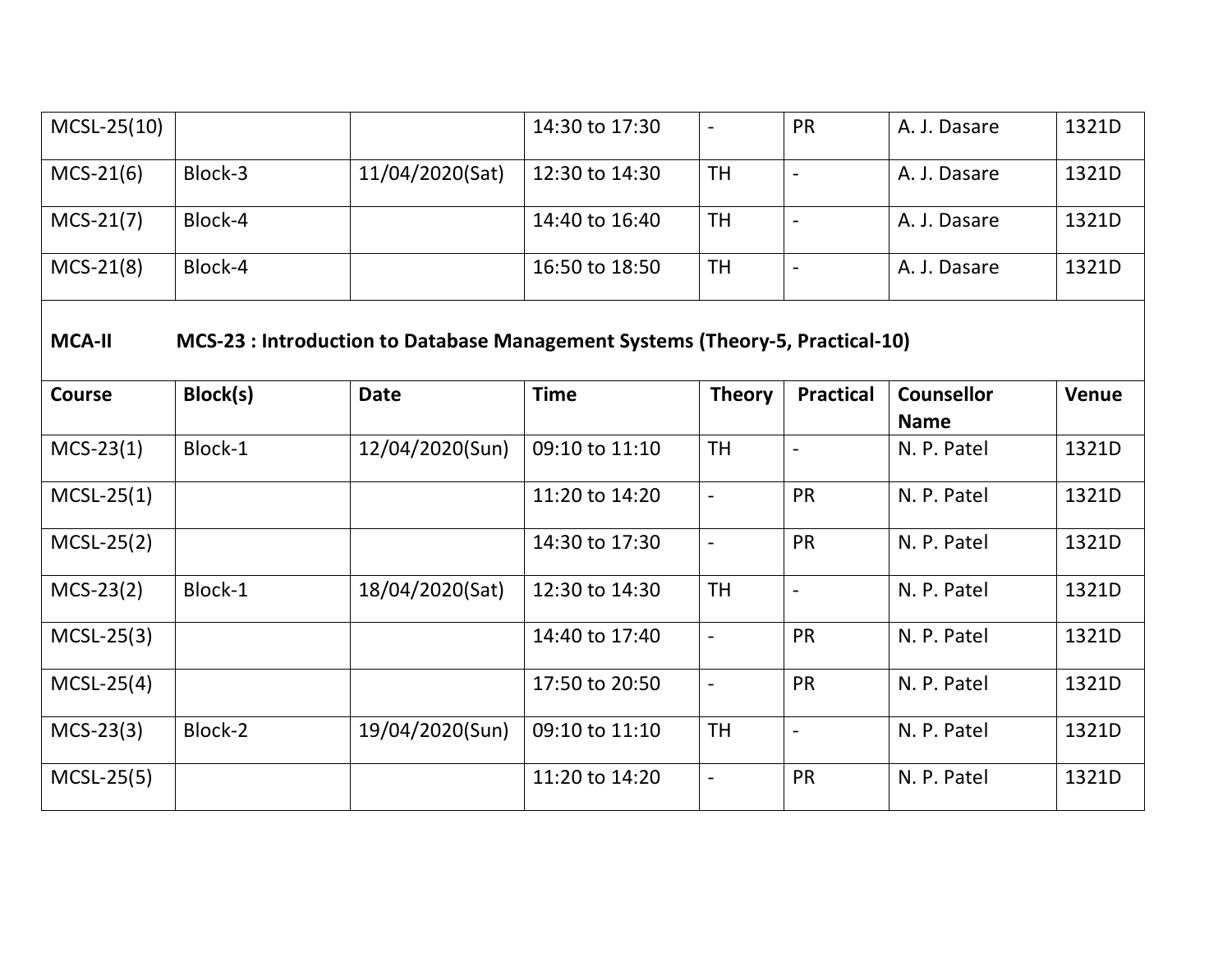| $MCSL-25(6)$                                                                                           |                  |                 | 14:30 to 17:30 |                          | <b>PR</b>         | N. P. Patel                      | 1321D        |  |  |
|--------------------------------------------------------------------------------------------------------|------------------|-----------------|----------------|--------------------------|-------------------|----------------------------------|--------------|--|--|
| $MCS-23(4)$                                                                                            | Block-2          | 25/04/2020(Sat) | 12:30 to 14:30 | <b>TH</b>                | $\blacksquare$    | N. P. Patel                      | 1321D        |  |  |
| $MCSL-25(7)$                                                                                           |                  |                 | 14:40 to 17:40 | $\overline{\phantom{a}}$ | PR                | N. P. Patel                      | 1321D        |  |  |
| $MCSL-25(8)$                                                                                           |                  |                 | 17:50 to 20:50 | $\blacksquare$           | PR                | N. P. Patel                      | 1321D        |  |  |
| $MCS-23(5)$                                                                                            | Block-3, Block-4 | 26/04/2020(Sun) | 09:10 to 11:10 | <b>TH</b>                | $\blacksquare$    | N. P. Patel                      | 1321D        |  |  |
| $MCSL-25(9)$                                                                                           |                  |                 | 11:20 to 14:20 | $\overline{\phantom{a}}$ | PR                | N. P. Patel                      | 1321D        |  |  |
| $MCSL-25(10)$                                                                                          |                  |                 | 14:30 to 17:30 | $\overline{\phantom{a}}$ | <b>PR</b>         | N. P. Patel                      | 1321D        |  |  |
| <b>MCA-II</b><br>MCS-22 : Operating System Concepts and Networking Management (Theory-8, Practical-10) |                  |                 |                |                          |                   |                                  |              |  |  |
|                                                                                                        |                  |                 |                |                          |                   |                                  |              |  |  |
| <b>Course</b>                                                                                          | Block(s)         | <b>Date</b>     | <b>Time</b>    | <b>Theory</b>            | <b>Practical</b>  | <b>Counsellor</b><br><b>Name</b> | <b>Venue</b> |  |  |
| $MCS-22(1)$                                                                                            | Block-1          | 02/05/2020(Sat) | 12:30 to 14:30 | <b>TH</b>                | $\overline{a}$    | P.H.Rathod                       | 1321D        |  |  |
| $MCSL-25(1)$                                                                                           |                  |                 | 14:40 to 17:40 | $\overline{\phantom{a}}$ | PR                | P.H.Rathod                       | 1321D        |  |  |
| $MCSL-25(2)$                                                                                           |                  |                 | 17:50 to 20:50 | $\blacksquare$           | PR                | P.H.Rathod                       | 1321D        |  |  |
| $MCS-22(2)$                                                                                            | Block-1          | 03/05/2020(Sun) | 09:10 to 11:10 | <b>TH</b>                | $\qquad \qquad -$ | P.H.Rathod                       | 1321D        |  |  |
| $MCSL-25(3)$                                                                                           |                  |                 | 11:20 to 14:20 | $\overline{\phantom{a}}$ | PR                | P.H.Rathod                       | 1321D        |  |  |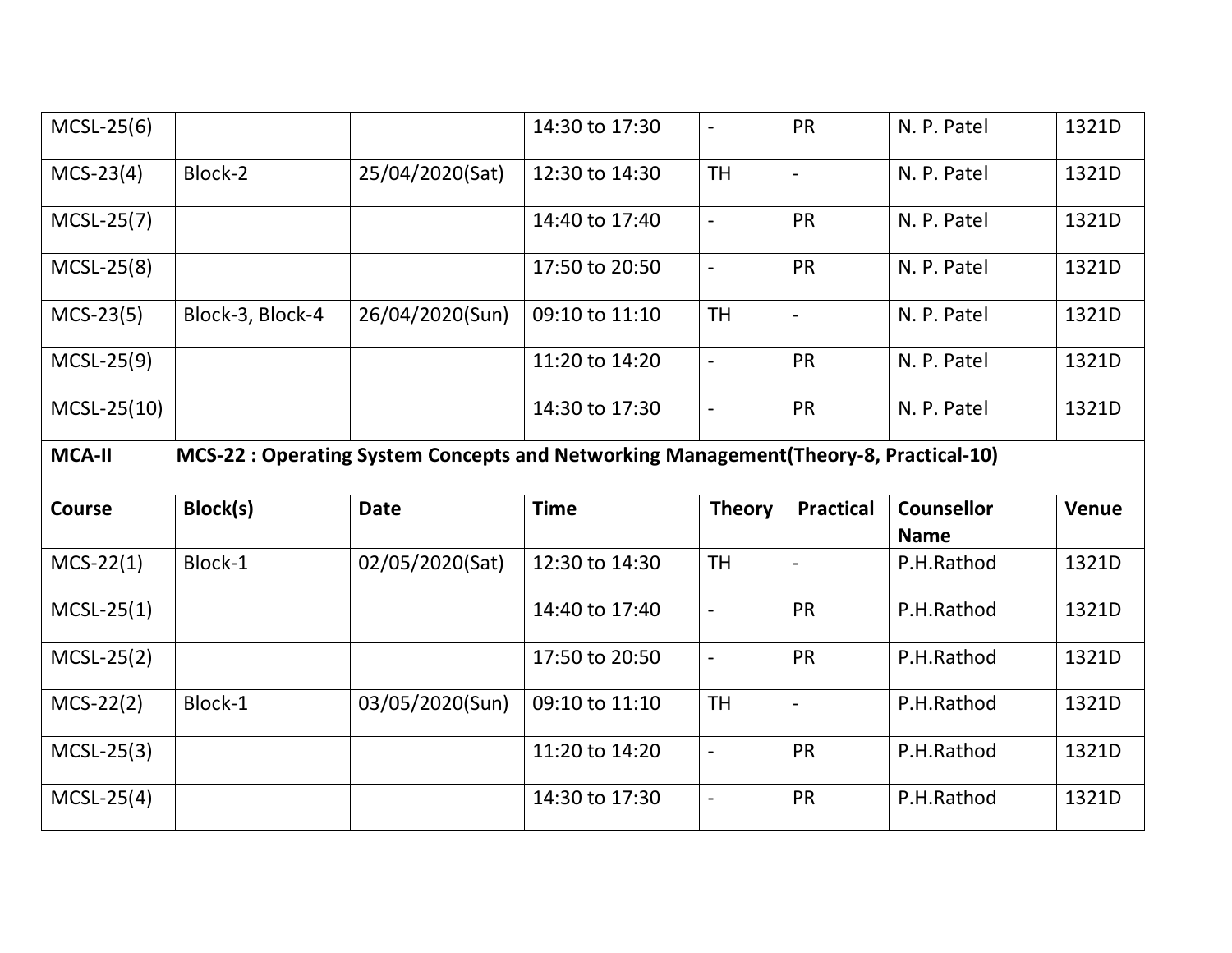| $MCS-22(3)$   | Block-2 | 09/05/2020(Sat) | 12:30 to 14:30 | <b>TH</b>                |                          | P.H.Rathod | 1321D |
|---------------|---------|-----------------|----------------|--------------------------|--------------------------|------------|-------|
| $MCSL-25(5)$  |         |                 | 14:40 to 17:40 | $\overline{\phantom{a}}$ | <b>PR</b>                | P.H.Rathod | 1321D |
| $MCSL-25(6)$  |         |                 | 17:50 to 20:50 | $\overline{\phantom{a}}$ | <b>PR</b>                | P.H.Rathod | 1321D |
| $MCS-22(4)$   | Block-2 | 10/05/2020(Sun) | 09:10 to 11:10 | <b>TH</b>                | $\overline{\phantom{a}}$ | P.H.Rathod | 1321D |
| $MCSL-25(7)$  |         |                 | 11:20 to 14:20 | $\blacksquare$           | <b>PR</b>                | P.H.Rathod | 1321D |
| $MCSL-25(8)$  |         |                 | 14:30 to 17:30 | $\overline{\phantom{a}}$ | <b>PR</b>                | P.H.Rathod | 1321D |
| $MCS-22(5)$   | Block-3 | 16/05/2020(Sat) | 12:30 to 14:30 | <b>TH</b>                | $\blacksquare$           | P.H.Rathod | 1321D |
| $MCSL-25(9)$  |         |                 | 14:40 to 17:40 | $\overline{\phantom{a}}$ | <b>PR</b>                | P.H.Rathod | 1321D |
| $MCSL-25(10)$ |         |                 | 17:50 to 20:50 | $\overline{\phantom{a}}$ | <b>PR</b>                | P.H.Rathod | 1321D |
| $MCS-22(6)$   | Block-3 | 17/05/2020(Sun) | 09:10 to 11:10 | <b>TH</b>                |                          | P.H.Rathod | 1321D |
| $MCS-22(7)$   | Block-4 |                 | 11:20 to 13:20 | <b>TH</b>                |                          | P.H.Rathod | 1321D |
| $MCS-22(8)$   | Block-4 |                 | 13:30 to 15:30 | <b>TH</b>                |                          | P.H.Rathod | 1321D |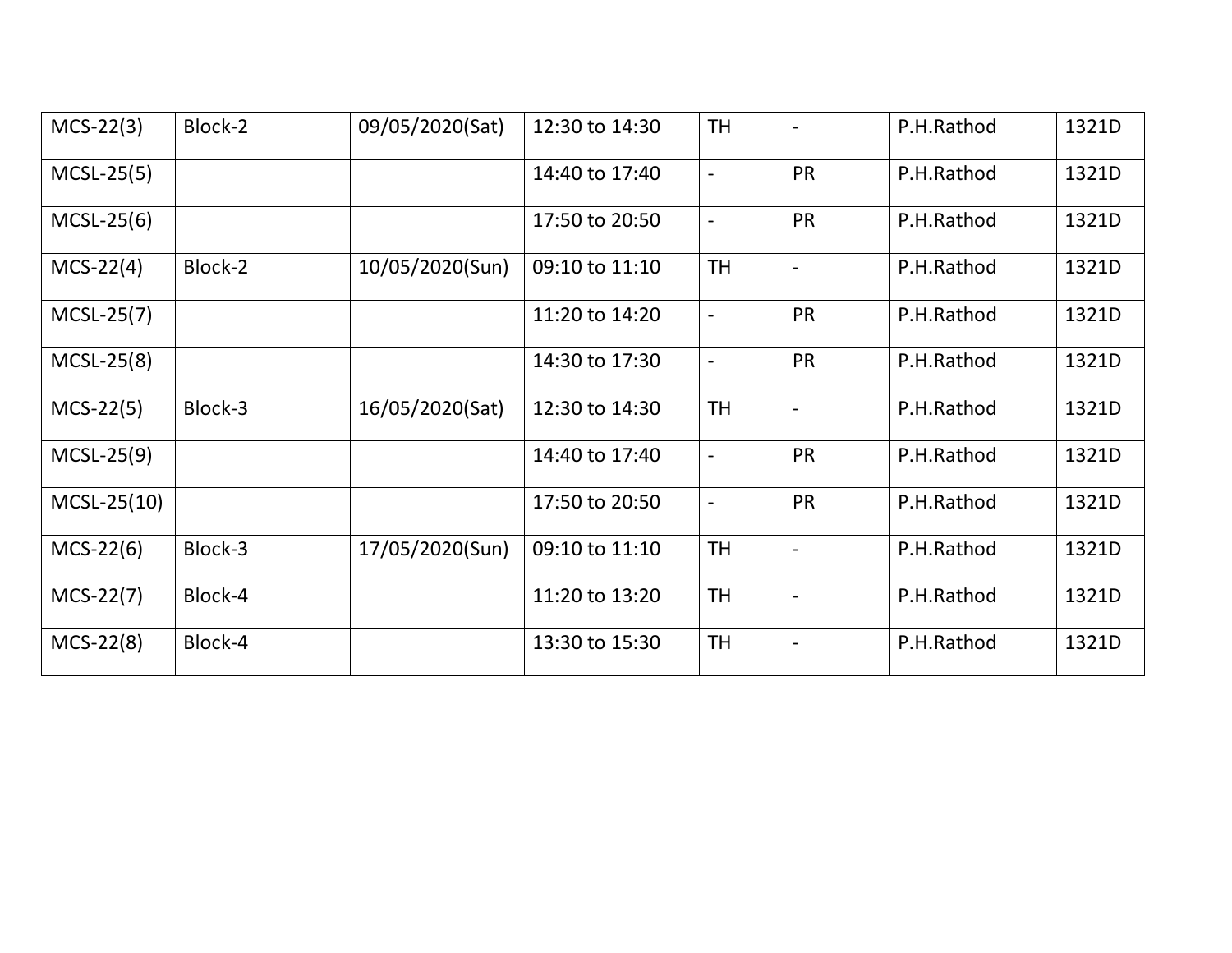# **MCA-III**

#### **MCA-III**

### **MCA-III MCS-32 : Object Oriented Analysis and Design (Theory-5,Practical-10)**

| Course       | Block(s) | <b>Date</b>     | <b>Time</b>    | <b>Theory</b>            | <b>Practical</b>         | <b>Counsellor</b> | Venue |
|--------------|----------|-----------------|----------------|--------------------------|--------------------------|-------------------|-------|
|              |          |                 |                |                          |                          | <b>Name</b>       |       |
| $MCS-32(1)$  | Block-1  | 07/03/2020(Sat) | 12:30 to 14:30 | <b>TH</b>                |                          | N.D.Valakunde     | 1316A |
| $MCSL-36(1)$ |          |                 | 14:40 to 17:40 | $\overline{\phantom{a}}$ | <b>PR</b>                | N.D.Valakunde     | 1316A |
| $MCSL-36(2)$ |          |                 | 17:50 to 20:50 | $\overline{\phantom{a}}$ | <b>PR</b>                | N.D. Valakunde    | 1316A |
| $MCS-32(2)$  | Block-1  | 08/03/2020(Sun) | 09:10 to 11:10 | <b>TH</b>                | $\overline{\phantom{a}}$ | N.D.Valakunde     | 1316A |
| $MCSL-36(3)$ |          |                 | 11:20 to 14:20 | $\overline{\phantom{a}}$ | <b>PR</b>                | N.D.Valakunde     | 1316A |
| $MCSL-36(4)$ |          |                 | 14:30 to 17:30 | $\overline{\phantom{a}}$ | <b>PR</b>                | N.D.Valakunde     | 1316A |
| $MCS-32(3)$  | Block-2  | 14/03/2020(Sat) | 12:30 to 14:30 | <b>TH</b>                | $\overline{\phantom{a}}$ | N.D.Valakunde     | 1316A |
| $MCSL-36(5)$ |          |                 | 14:40 to 17:40 | $\overline{\phantom{a}}$ | <b>PR</b>                | N.D.Valakunde     | 1316A |
| $MCSL-36(6)$ |          |                 | 17:50 to 20:50 | $\overline{\phantom{a}}$ | PR                       | N.D.Valakunde     | 1316A |
| $MCS-32(4)$  | Block-3  | 15/03/2020(Sun) | 09:10 to 11:10 | <b>TH</b>                | $\overline{\phantom{a}}$ | N.D.Valakunde     | 1316A |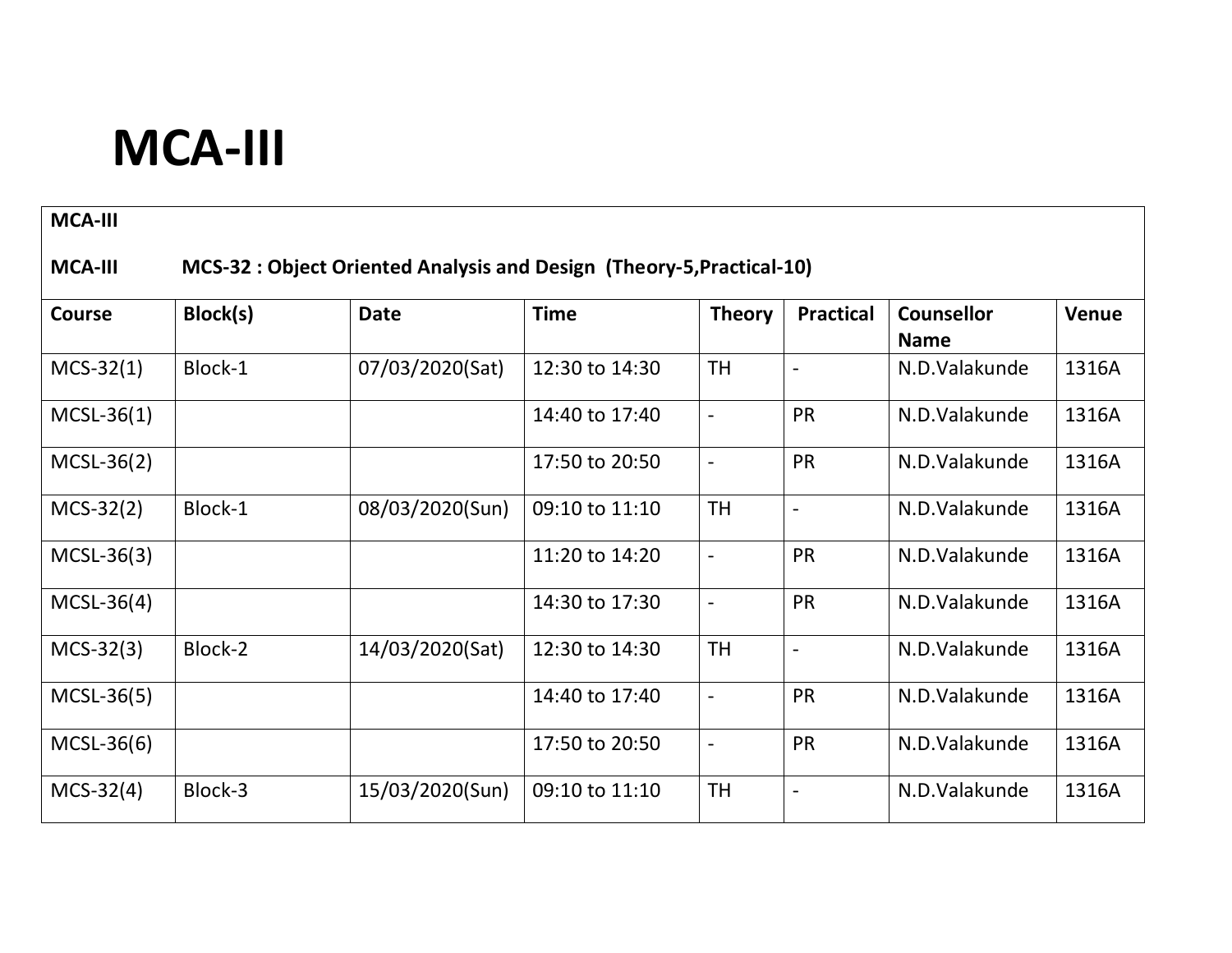| MCSL-36(7)     |          |                 | 11:20 to 14:20                                                         |                          | <b>PR</b>        | N.D.Valakunde                    | 1316A        |
|----------------|----------|-----------------|------------------------------------------------------------------------|--------------------------|------------------|----------------------------------|--------------|
| $MCSL-36(8)$   |          |                 | 14:30 to 17:30                                                         | $\blacksquare$           | <b>PR</b>        | N.D.Valakunde                    | 1316A        |
| $MCS-32(5)$    | Block-4  | 21/03/2020(Sat) | 12:30 to 14:30                                                         | <b>TH</b>                | $\overline{a}$   | N.D.Valakunde                    | 1316A        |
| $MCSL-36(9)$   |          |                 | 14:40 to 17:40                                                         | $\overline{a}$           | <b>PR</b>        | N.D.Valakunde                    | 1316A        |
| MCSL-36(10)    |          |                 | 17:50 to 20:50                                                         | $\overline{a}$           | <b>PR</b>        | N.D.Valakunde                    | 1316A        |
| <b>MCA-III</b> |          |                 | MCS-35 : Accountancy and Financial Management (Theory-8, Practical-10) |                          |                  |                                  |              |
| <b>Course</b>  | Block(s) | <b>Date</b>     | <b>Time</b>                                                            | <b>Theory</b>            | <b>Practical</b> | <b>Counsellor</b><br><b>Name</b> | <b>Venue</b> |
| $MCS-35(1)$    | Block-1  | 22/03/2020(Sun) | 09:10 to 11:10                                                         | <b>TH</b>                |                  | S.K.Bahulkar                     | 1316A        |
| $MCSL-36(1)$   |          |                 | 11:20 to 14:20                                                         | $\overline{a}$           | <b>PR</b>        | S.K.Bahulkar                     | 1316A        |
| $MCSL-36(2)$   |          |                 | 14:30 to 17:30                                                         | $\overline{a}$           | <b>PR</b>        | S.K.Bahulkar                     | 1316A        |
| $MCS-35(2)$    | Block-1  | 28/03/2020(Sat) | 12:30 to 14:30                                                         | <b>TH</b>                | $\overline{a}$   | S.K.Bahulkar                     | 1316A        |
| $MCSL-36(3)$   |          |                 | 14:40 to 17:40                                                         | $\frac{1}{2}$            | <b>PR</b>        | S.K.Bahulkar                     | 1316A        |
| $MCSL-36(4)$   |          |                 | 17:50 to 20:50                                                         | $\overline{\phantom{a}}$ | <b>PR</b>        | S.K.Bahulkar                     | 1316A        |
| $MCS-35(3)$    | Block-2  | 29/03/2020(Sun) | 09:10 to 11:10                                                         | <b>TH</b>                | $\overline{a}$   | S.K.Bahulkar                     | 1316A        |
| $MCSL-36(5)$   |          |                 | 11:20 to 14:20                                                         | $\overline{\phantom{a}}$ | PR               | S.K.Bahulkar                     | 1316A        |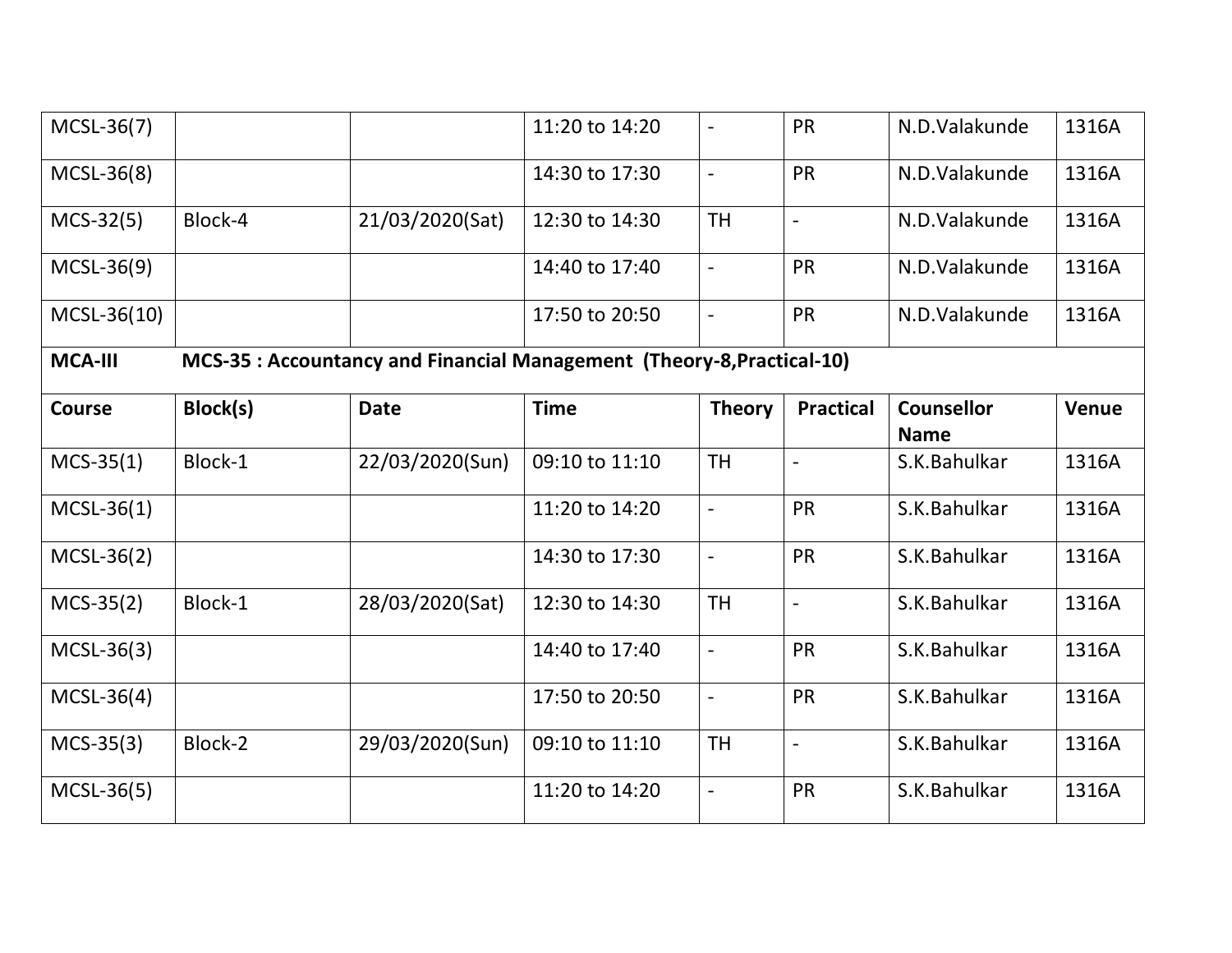| $MCSL-36(6)$   |          |                                                        | 14:30 to 17:30 |                          | <b>PR</b>        | S.K.Bahulkar                     | 1316A        |
|----------------|----------|--------------------------------------------------------|----------------|--------------------------|------------------|----------------------------------|--------------|
| $MCS-35(4)$    | Block-2  | 04/04/2020(Sat)                                        | 12:30 to 14:30 | <b>TH</b>                | $\overline{a}$   | S.K.Bahulkar                     | 1316A        |
| MCSL-36(7)     |          |                                                        | 14:40 to 17:40 | $\overline{\phantom{a}}$ | <b>PR</b>        | S.K.Bahulkar                     | 1316A        |
| MCSL-36(8)     |          |                                                        | 17:50 to 20:50 | $\overline{\phantom{a}}$ | <b>PR</b>        | S.K.Bahulkar                     | 1316A        |
| $MCS-35(5)$    | Block-3  | 05/04/2020(Sun)                                        | 09:10 to 11:10 | <b>TH</b>                | $\overline{a}$   | S.K.Bahulkar                     | 1316A        |
| $MCSL-36(9)$   |          |                                                        | 11:20 to 14:20 | $\blacksquare$           | <b>PR</b>        | S.K.Bahulkar                     | 1316A        |
| $MCSL-36(10)$  |          |                                                        | 14:30 to 17:30 | $\blacksquare$           | PR               | S.K.Bahulkar                     | 1316A        |
| $MCS-35(6)$    | Block-3  | 11/04/2020(Sat)                                        | 12:30 to 14:30 | <b>TH</b>                | $\overline{a}$   | S.K.Bahulkar                     | 1316A        |
| $MCS-35(7)$    | Block-4  |                                                        | 14:40 to 16:40 | <b>TH</b>                |                  | S.K.Bahulkar                     | 1316A        |
| $MCS-35(8)$    | Block-4  |                                                        | 16:50 to 18:50 | <b>TH</b>                | $\overline{a}$   | S.K.Bahulkar                     | 1316A        |
| <b>MCA-III</b> |          | MCS-34 : Software Engineering (Theory-5, Practical-10) |                |                          |                  |                                  |              |
| <b>Course</b>  | Block(s) | <b>Date</b>                                            | <b>Time</b>    | <b>Theory</b>            | <b>Practical</b> | <b>Counsellor</b><br><b>Name</b> | <b>Venue</b> |
| $MCS-34(1)$    | Block-1  | 12/04/2020(Sun)                                        | 09:10 to 11:10 | <b>TH</b>                | $\overline{a}$   | P.H.Rathod                       | 1316A        |
| $MCSL-36(1)$   |          |                                                        | 11:20 to 14:20 | $\blacksquare$           | <b>PR</b>        | P.H.Rathod                       | 1316A        |
| $MCSL-36(2)$   |          |                                                        | 14:30 to 17:30 | $\overline{a}$           | <b>PR</b>        | P.H.Rathod                       | 1316A        |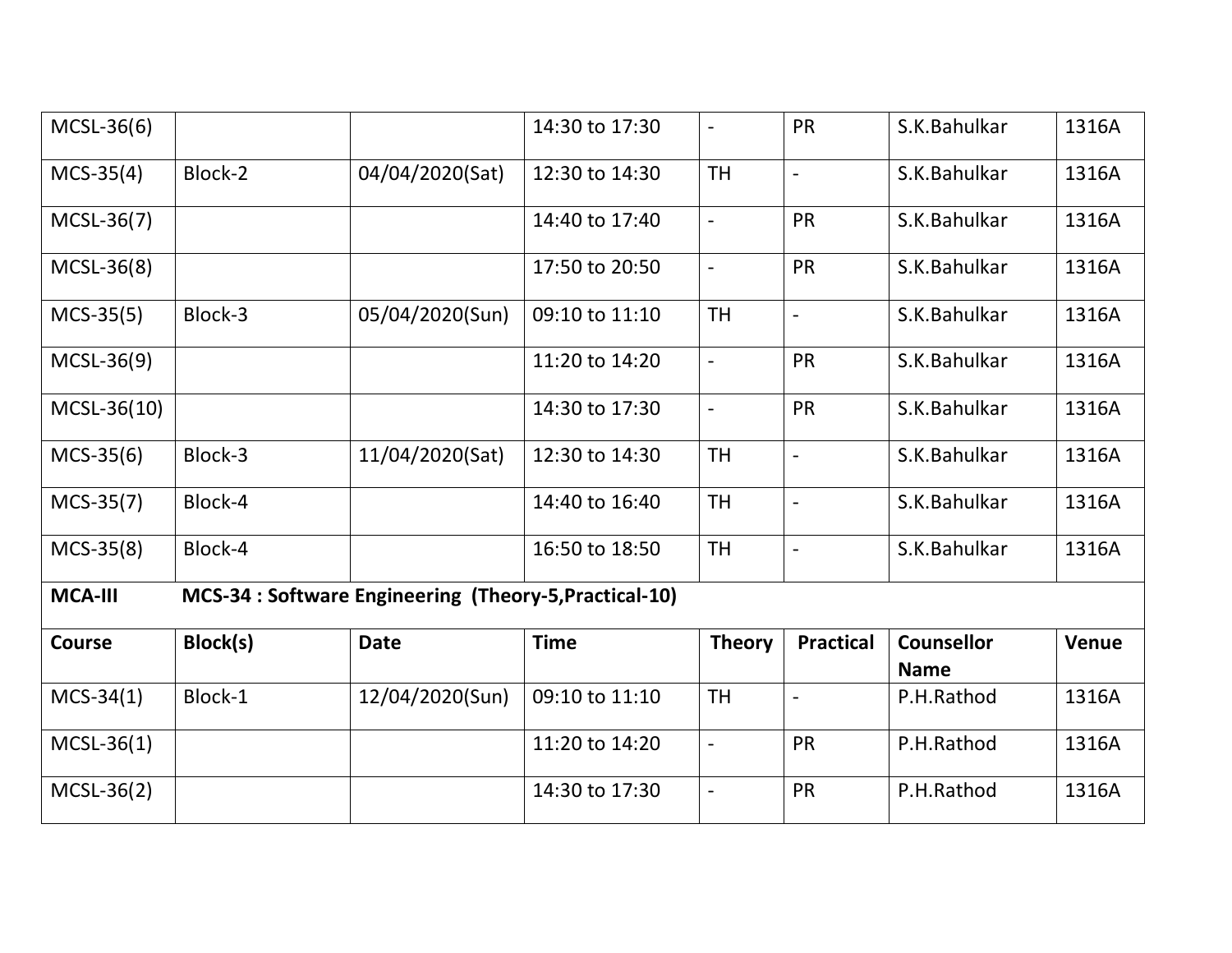| $MCS-34(2)$    | Block-1, Block-2 | 18/04/2020(Sat)                                       | 12:30 to 14:30 | <b>TH</b>                | $\overline{\phantom{a}}$ | P.H.Rathod                       | 1316A        |
|----------------|------------------|-------------------------------------------------------|----------------|--------------------------|--------------------------|----------------------------------|--------------|
| $MCSL-36(3)$   |                  |                                                       | 14:40 to 17:40 | $\overline{\phantom{a}}$ | <b>PR</b>                | P.H.Rathod                       | 1316A        |
| $MCSL-36(4)$   |                  |                                                       | 17:50 to 20:50 | $\overline{\phantom{a}}$ | PR                       | P.H.Rathod                       | 1316A        |
| $MCS-34(3)$    | Block-2          | 19/04/2020(Sun)                                       | 09:10 to 11:10 | <b>TH</b>                | $\overline{\phantom{a}}$ | P.H.Rathod                       | 1316A        |
| $MCSL-36(5)$   |                  |                                                       | 11:20 to 14:20 | $\overline{\phantom{a}}$ | PR                       | P.H.Rathod                       | 1316A        |
| $MCSL-36(6)$   |                  |                                                       | 14:30 to 17:30 | $\overline{\phantom{a}}$ | PR                       | P.H.Rathod                       | 1316A        |
| $MCS-34(4)$    | Block-3          | 25/04/2020(Sat)                                       | 12:30 to 14:30 | <b>TH</b>                | $\overline{a}$           | P.H.Rathod                       | 1316A        |
| $MCSL-36(7)$   |                  |                                                       | 14:40 to 17:40 | $\overline{\phantom{a}}$ | PR                       | P.H.Rathod                       | 1316A        |
| $MCSL-36(8)$   |                  |                                                       | 17:50 to 20:50 | $\overline{\phantom{a}}$ | PR                       | P.H.Rathod                       | 1316A        |
| $MCS-34(5)$    | Block-3          | 26/04/2020(Sun)                                       | 09:10 to 11:10 | <b>TH</b>                | $\overline{\phantom{a}}$ | P.H.Rathod                       | 1316A        |
| MCSL-36(9)     |                  |                                                       | 11:20 to 14:20 | $\overline{a}$           | PR                       | P.H.Rathod                       | 1316A        |
| MCSL-36(10)    |                  |                                                       | 14:30 to 17:30 | $\overline{a}$           | PR                       | P.H.Rathod                       | 1316A        |
| <b>MCA-III</b> |                  | MCS-31 : Design and Analysis of Algorithms (Theory-8) |                |                          |                          |                                  |              |
| <b>Course</b>  | Block(s)         | <b>Date</b>                                           | <b>Time</b>    | <b>Theory</b>            | <b>Practical</b>         | <b>Counsellor</b><br><b>Name</b> | <b>Venue</b> |
| $MCS-31(1)$    | Block-1          | 02/05/2020 (Sat)                                      | 12:30 to 14:30 | <b>TH</b>                | $\overline{a}$           | A. A. Bhilare                    | 1316A        |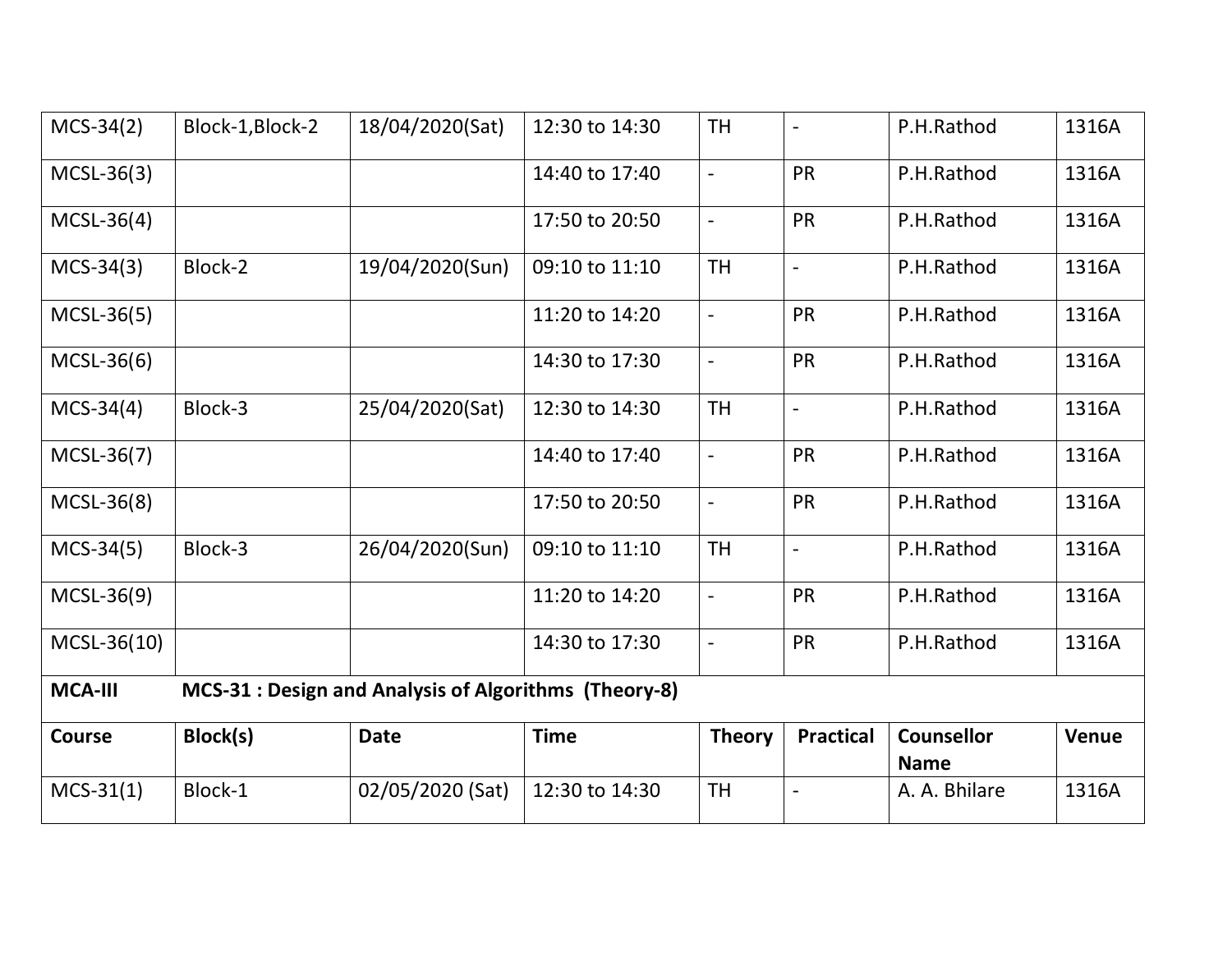| $MCS-31(2)$    | Block-1                 |                                                         | 14:40 to 16:40 | <b>TH</b>     |                          | A. A. Bhilare                    | 1316A        |
|----------------|-------------------------|---------------------------------------------------------|----------------|---------------|--------------------------|----------------------------------|--------------|
| $MCS-31(3)$    | Block-1                 |                                                         | 16:50 to 18:50 | <b>TH</b>     |                          | A. A. Bhilare                    | 1316A        |
| $MCS-31(4)$    | Block-2                 | 03/05/2020(Sun)                                         | 09:10 to 11:10 | <b>TH</b>     |                          | A. A. Bhilare                    | 1316A        |
| $MCS-31(5)$    | Block-3                 |                                                         | 11:20 to 13:20 | <b>TH</b>     |                          | A. A. Bhilare                    | 1316A        |
| $MCS-31(6)$    | Block-3                 |                                                         | 13:30 to 15:30 | <b>TH</b>     |                          | A. A. Bhilare                    | 1316A        |
| $MCS-31(7)$    | Block-4                 | 09/05/2020(Sat)                                         | 12:30 to 14:30 | <b>TH</b>     |                          | A. A. Bhilare                    | 1316A        |
| $MCS-31(8)$    | Block-4                 |                                                         | 14:40 to 16:40 | <b>TH</b>     | $\overline{\phantom{a}}$ | A. A. Bhilare                    | 1316A        |
| <b>MCA-III</b> |                         | <b>MCS-33: Advanced Discrete Mathematics (Theory-3)</b> |                |               |                          |                                  |              |
| <b>Course</b>  | Block(s)                | <b>Date</b>                                             | <b>Time</b>    | <b>Theory</b> | <b>Practical</b>         | <b>Counsellor</b><br><b>Name</b> | <b>Venue</b> |
| $MCS-33(1)$    | Overview of<br>$MCS-13$ | 10/05/2020(Sun)                                         | 09:10 to 11:10 | <b>TH</b>     | $\overline{\phantom{0}}$ | G. Talwar                        | 1316A        |
| $MCS-33(2)$    | Block-1                 |                                                         | 11:20 to 13:20 | <b>TH</b>     | $\overline{\phantom{a}}$ | G. Talwar                        | 1316A        |
| $MCS-33(3)$    | Block-2                 |                                                         | 13:30 to 15:30 | <b>TH</b>     |                          | G. Talwar                        | 1316A        |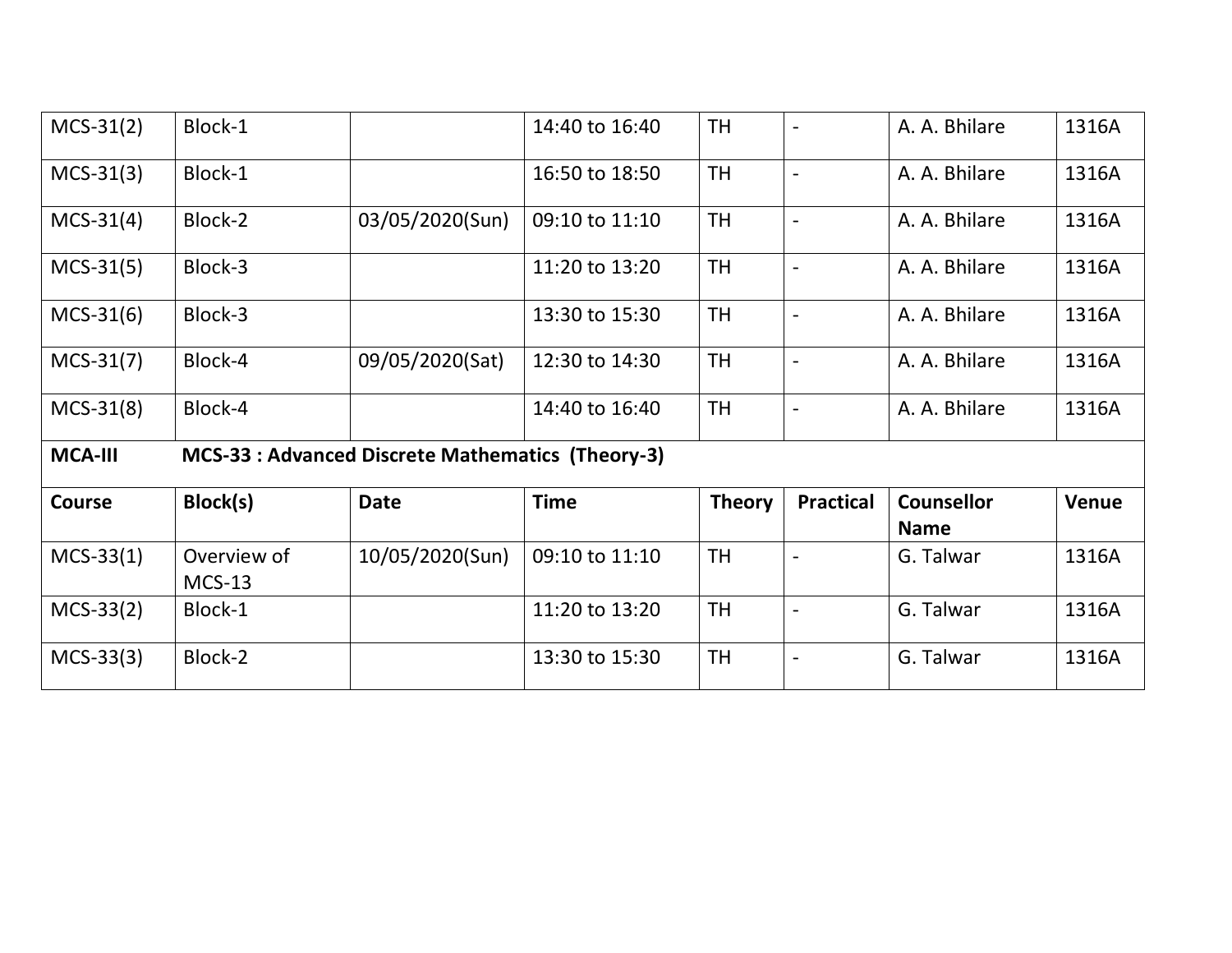# MCA-IV

|                                                                                         | <b>MCA-IV</b> |                  |                |                          |                          |                                  |              |  |  |  |
|-----------------------------------------------------------------------------------------|---------------|------------------|----------------|--------------------------|--------------------------|----------------------------------|--------------|--|--|--|
| <b>MCA-IV</b><br>MCS-43 : Advanced Database Management Systems (Theory-8, Practical-10) |               |                  |                |                          |                          |                                  |              |  |  |  |
| Course                                                                                  | Block(s)      | <b>Date</b>      | <b>Time</b>    | <b>Theory</b>            | <b>Practical</b>         | <b>Counsellor</b><br><b>Name</b> | <b>Venue</b> |  |  |  |
| $MCS-43(1)$                                                                             | Block-1       | 07/03/2020 (Sat) | 12:30 to 14:30 | <b>TH</b>                | $\qquad \qquad -$        | N.P.Patel                        | 1314         |  |  |  |
| $MCSL-45(1)$                                                                            |               |                  | 14:40 to 17:40 | $\overline{\phantom{0}}$ | <b>PR</b>                | N.P.Patel                        | 1314         |  |  |  |
| $MCSL-45(2)$                                                                            |               |                  | 17:50 to 20:50 |                          | <b>PR</b>                | N.P.Patel                        | 1314         |  |  |  |
| $MCS-43(2)$                                                                             | Block-1       | 08/03/2020(Sun)  | 09:10 to 11:10 | <b>TH</b>                | $\overline{\phantom{0}}$ | N.P.Patel                        | 1314         |  |  |  |
| $MCSL-45(3)$                                                                            |               |                  | 11:20 to 14:20 | $\blacksquare$           | <b>PR</b>                | N.P.Patel                        | 1314         |  |  |  |
| $MCSL-45(4)$                                                                            |               |                  | 14:30 to 17:30 | $\overline{a}$           | <b>PR</b>                | N.P.Patel                        | 1314         |  |  |  |
| $MCS-43(3)$                                                                             | Block-2       | 14/03/2020(Sat)  | 12:30 to 14:30 | <b>TH</b>                |                          | N.P.Patel                        | 1314         |  |  |  |
| $MCSL-45(5)$                                                                            |               |                  | 14:40 to 17:40 | $\overline{\phantom{0}}$ | <b>PR</b>                | N.P.Patel                        | 1314         |  |  |  |
| $MCSL-45(6)$                                                                            |               |                  | 17:50 to 20:50 | $\overline{a}$           | <b>PR</b>                | N.P.Patel                        | 1314         |  |  |  |
| $MCS-43(4)$                                                                             | Block-2       | 15/03/2020(Sun)  | 09:10 to 11:10 | <b>TH</b>                | $\overline{a}$           | N.P.Patel                        | 1314         |  |  |  |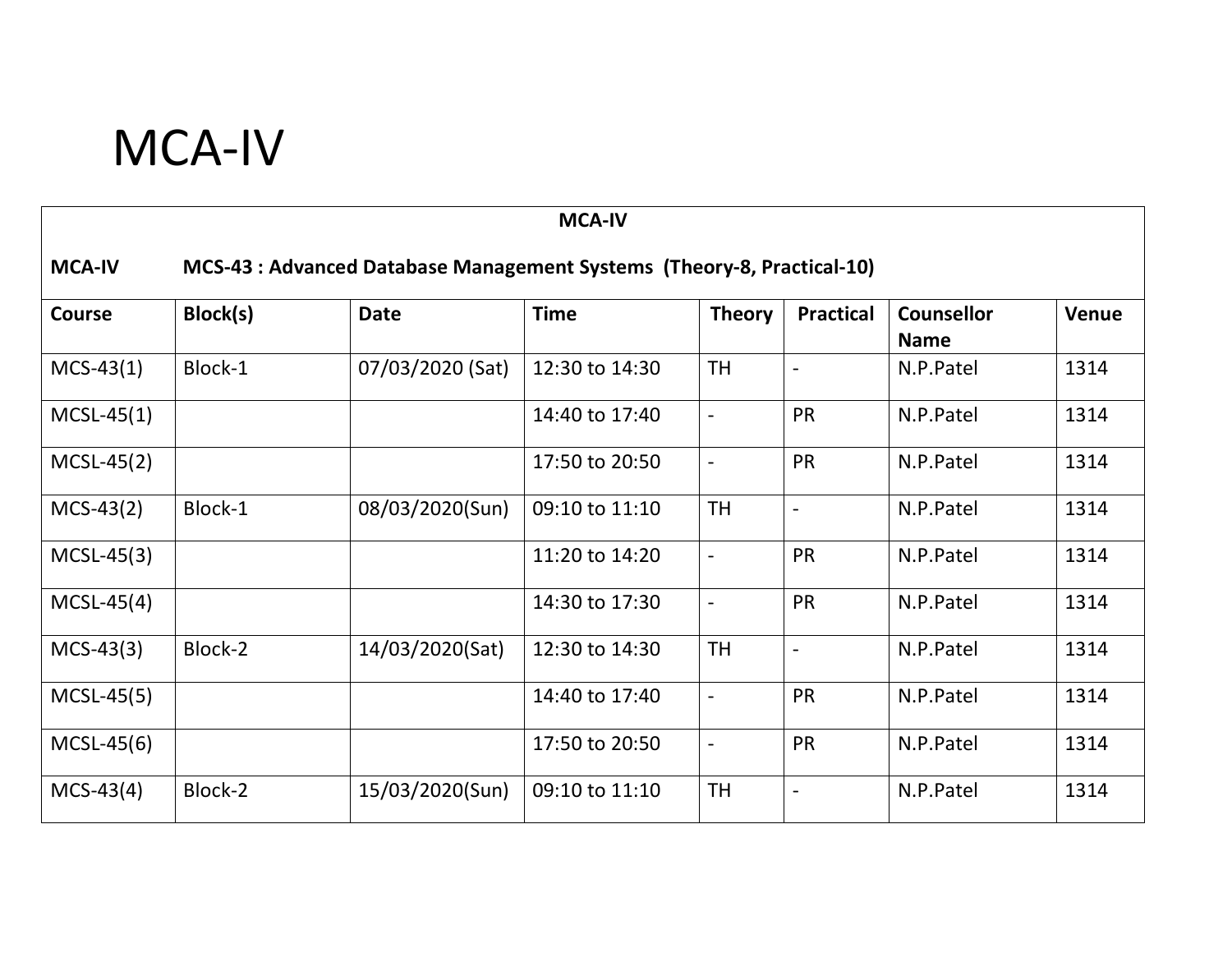| $MCSL-45(7)$  |                                      |                 | 11:20 to 14:20 | $\overline{\phantom{a}}$ | PR                       | N.P.Patel                        | 1314  |
|---------------|--------------------------------------|-----------------|----------------|--------------------------|--------------------------|----------------------------------|-------|
| $MCSL-45(8)$  |                                      |                 | 14:30 to 17:30 | $\overline{\phantom{a}}$ | <b>PR</b>                | N.P.Patel                        | 1314  |
| $MCS-43(5)$   | Block-3                              | 21/03/2020(Sat) | 12:30 to 14:30 | <b>TH</b>                | $\overline{\phantom{a}}$ | N.P.Patel                        | 1314  |
| $MCSL-45(9)$  |                                      |                 | 14:40 to 17:40 | $\blacksquare$           | <b>PR</b>                | N.P.Patel                        | 1314  |
| $MCSL-45(10)$ |                                      |                 | 17:50 to 20:50 | $\overline{\phantom{a}}$ | <b>PR</b>                | N.P.Patel                        | 1314  |
| $MCS-43(6)$   | Block-3                              | 22/03/2020(Sun) | 09:10 to 11:10 | <b>TH</b>                | $\overline{\phantom{a}}$ | N.P.Patel                        | 1314  |
| $MCS-43(7)$   | Block-4                              |                 | 11:20 to 13:20 | <b>TH</b>                | $\overline{a}$           | N.P.Patel                        | 1314  |
| $MCS-43(8)$   | Block-4                              |                 | 13:30 to 15:30 | <b>TH</b>                | $\overline{a}$           | N.P.Patel                        | 1314  |
|               |                                      |                 |                |                          |                          |                                  |       |
| <b>MCA-IV</b> | MCS-44 : Mini Project (Practical-10) |                 |                |                          |                          |                                  |       |
| <b>Course</b> | Block(s)                             | <b>Date</b>     | <b>Time</b>    | <b>Theory</b>            | <b>Practical</b>         | <b>Counsellor</b><br><b>Name</b> | Venue |
| $MCS-44(1)$   |                                      | 28/03/2020(Sat) | 12:30 to 15:30 | $\overline{\phantom{a}}$ | <b>PR</b>                | A. A. Bhilare                    | 1314  |
| $MCS-44(2)$   |                                      |                 | 15:40 to 18:40 | $\overline{\phantom{a}}$ | <b>PR</b>                | A. A. Bhilare                    | 1314  |
| $MCS-44(3)$   |                                      |                 | 18:50 to 21:50 | $\overline{\phantom{a}}$ | PR                       | A. A. Bhilare                    | 1314  |
| $MCS-44(4)$   |                                      | 29/03/2020(Sun) | 09:10 to 12:10 | $\overline{\phantom{a}}$ | <b>PR</b>                | A. A. Bhilare                    | 1314  |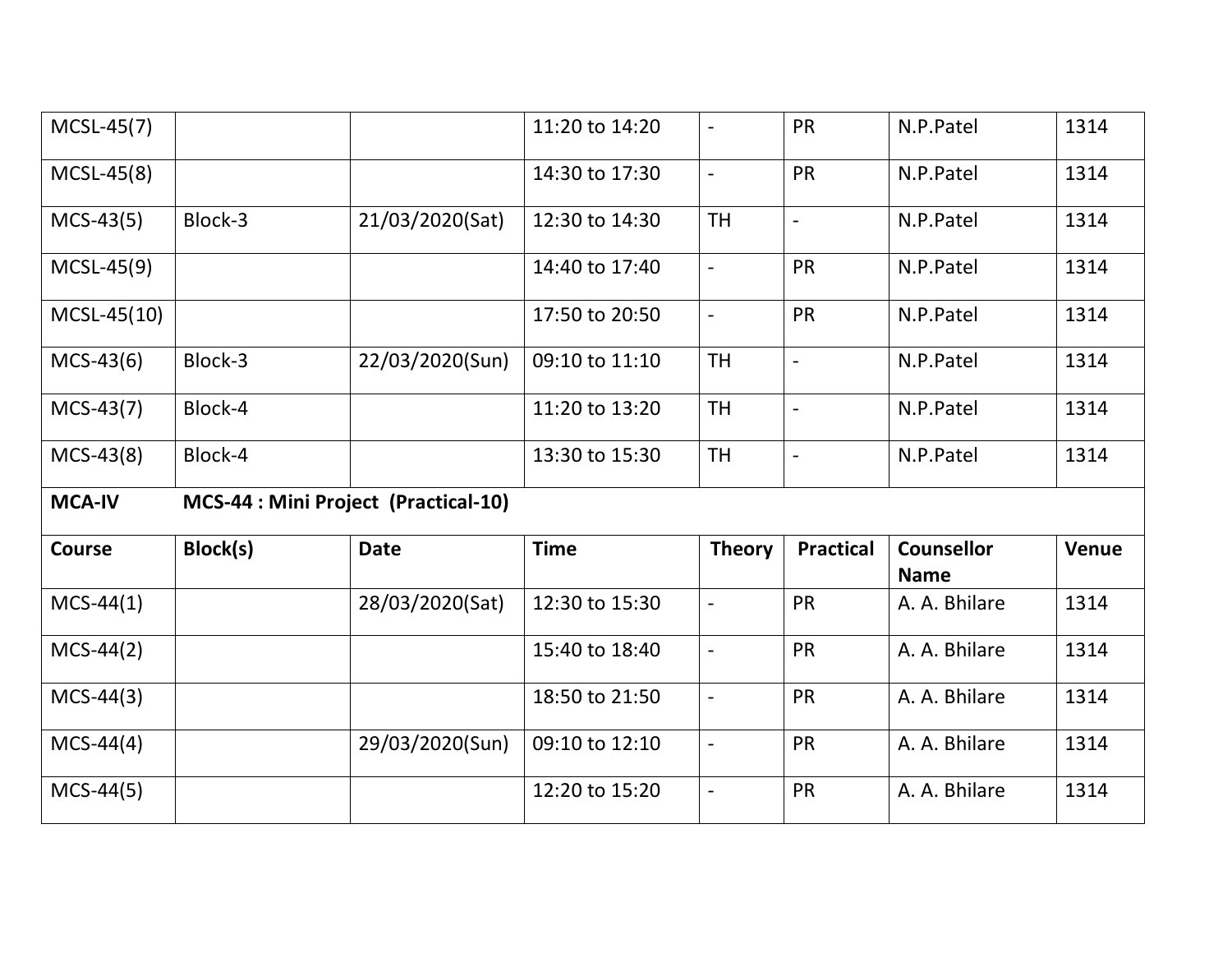| $MCS-44(6)$   |                                                     |                                                              | 15:30 to 18:30 |                          | <b>PR</b>                | A. A. Bhilare                    | 1314         |  |  |  |
|---------------|-----------------------------------------------------|--------------------------------------------------------------|----------------|--------------------------|--------------------------|----------------------------------|--------------|--|--|--|
| $MCS-44(7)$   |                                                     | 04/04/2020(Sat)                                              | 12:30 to 15:30 | $\blacksquare$           | <b>PR</b>                | A. A. Bhilare                    | 1314         |  |  |  |
| $MCS-44(8)$   |                                                     |                                                              | 15:40 to 18:40 | $\overline{\phantom{a}}$ | <b>PR</b>                | A. A. Bhilare                    | 1314         |  |  |  |
| $MCS-44(9)$   |                                                     |                                                              | 18:50 to 21:50 | $\overline{\phantom{a}}$ | <b>PR</b>                | A. A. Bhilare                    | 1314         |  |  |  |
| <b>MCA-IV</b> |                                                     | MCS-42 : Data Communication and Computer Networks (Theory-8) |                |                          |                          |                                  |              |  |  |  |
| <b>Course</b> | Block(s)                                            | <b>Date</b>                                                  | <b>Time</b>    | <b>Theory</b>            | <b>Practical</b>         | <b>Counsellor</b><br><b>Name</b> | <b>Venue</b> |  |  |  |
| $MCS-42(1)$   | Block-1                                             | 05/04/2020(Sun)                                              | 09:10 to 11:10 | <b>TH</b>                | $\overline{a}$           | A.A.Bhilare                      | 1314         |  |  |  |
| $MCS-42(2)$   | Block-1                                             |                                                              | 11:20 to 13:20 | <b>TH</b>                | $\blacksquare$           | A.A.Bhilare                      | 1314         |  |  |  |
| $MCS-42(3)$   | Block-2                                             |                                                              | 13:30 to 15:30 | <b>TH</b>                | $\overline{a}$           | A.A.Bhilare                      | 1314         |  |  |  |
| $MCS-42(4)$   | Block-2                                             | 11/04/2020(Sat)                                              | 12:30 to 14:30 | <b>TH</b>                | $\overline{a}$           | A.A.Bhilare                      | 1314         |  |  |  |
| $MCS-42(5)$   | Block-3                                             |                                                              | 14:40 to 16:40 | <b>TH</b>                | $\overline{a}$           | A.A.Bhilare                      | 1314         |  |  |  |
| $MCS-42(6)$   | Block-3                                             |                                                              | 16:50 to 18:50 | <b>TH</b>                | $\blacksquare$           | A.A.Bhilare                      | 1314         |  |  |  |
| $MCS-42(7)$   | Block-4                                             | 12/04/2020(Sun)                                              | 09:10 to 11:10 | <b>TH</b>                | $\overline{\phantom{a}}$ | A.A.Bhilare                      | 1314         |  |  |  |
| $MCS-42(8)$   | Block-4                                             |                                                              | 11:20 to 13:20 | <b>TH</b>                | $\overline{a}$           | A.A.Bhilare                      | 1314         |  |  |  |
| <b>MCA-IV</b> | MCS-41 : Operating Systems (Theory-8, Practical-10) |                                                              |                |                          |                          |                                  |              |  |  |  |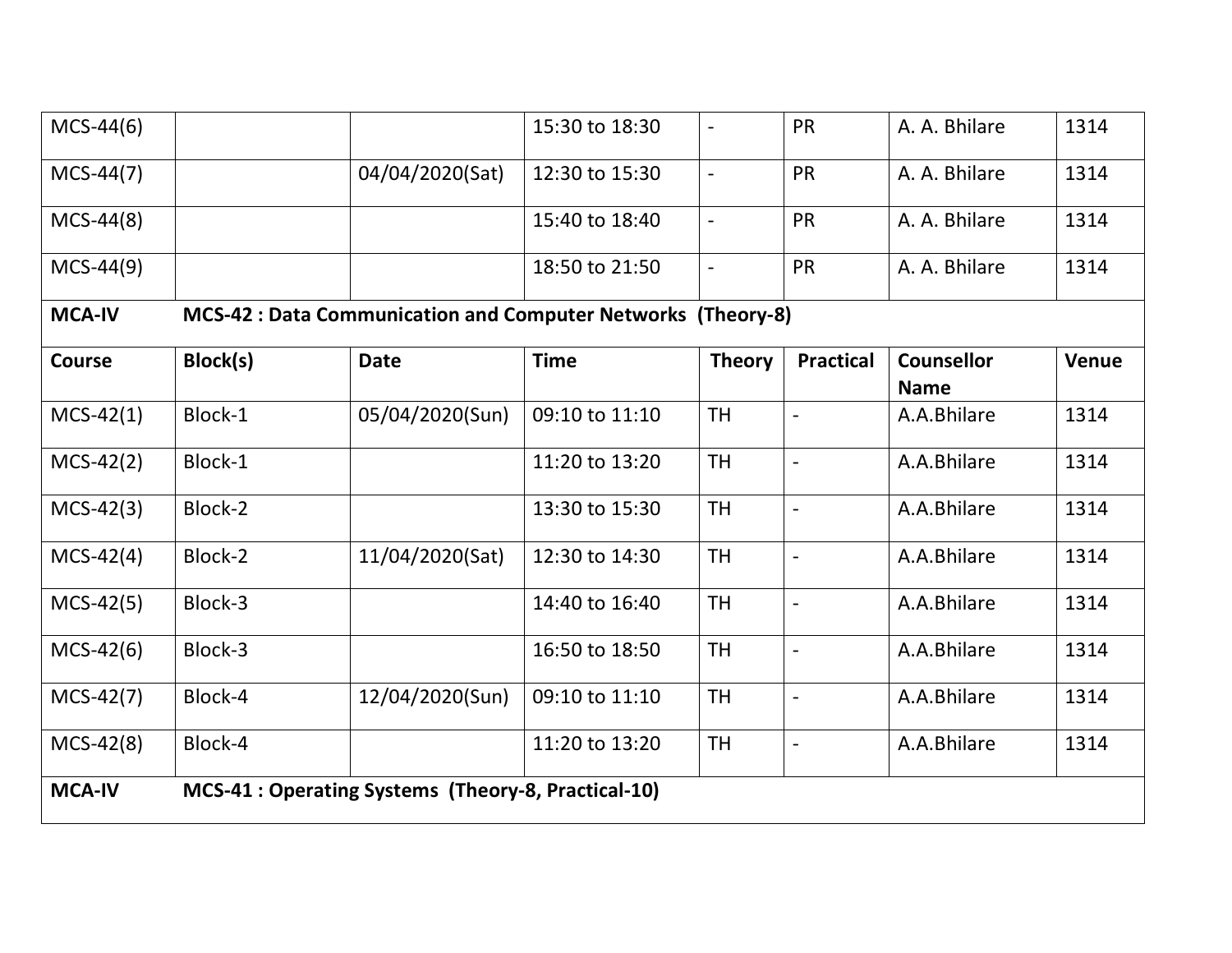| <b>Course</b> | Block(s) | <b>Date</b>     | <b>Time</b>    | <b>Theory</b>                | <b>Practical</b> | <b>Counsellor</b><br><b>Name</b> | Venue |
|---------------|----------|-----------------|----------------|------------------------------|------------------|----------------------------------|-------|
| $MCS-41(1)$   | Block-1  | 18/04/2020(Sat) | 12:30 to 14:30 | <b>TH</b>                    | $\overline{a}$   | A.R.Sawant                       | 1314  |
| $MCSL-45(1)$  |          |                 | 14:40 to 17:40 | $\blacksquare$               | <b>PR</b>        | A.R.Sawant                       | 1314  |
| $MCSL-45(2)$  |          |                 | 17:50 to 20:50 | $\overline{\phantom{a}}$     | PR               | A.R.Sawant                       | 1314  |
| $MCS-41(2)$   | Block-1  | 19/04/2020(Sun) | 09:10 to 11:10 | <b>TH</b>                    | $\overline{a}$   | A.R.Sawant                       | 1314  |
| $MCSL-45(3)$  |          |                 | 11:20 to 14:20 | $\overline{\phantom{a}}$     | PR               | A.R.Sawant                       | 1314  |
| $MCSL-45(4)$  |          |                 | 14:30 to 17:30 | $\blacksquare$               | PR               | A.R.Sawant                       | 1314  |
| $MCS-41(3)$   | Block-2  | 25/04/2020(Sat) | 12:30 to 14:30 | <b>TH</b>                    | $\overline{a}$   | A.R.Sawant                       | 1314  |
| $MCSL-45(5)$  |          |                 | 14:40 to 17:40 | $\overline{a}$               | <b>PR</b>        | A.R.Sawant                       | 1314  |
| $MCSL-45(6)$  |          |                 | 17:50 to 20:50 | $\overline{a}$               | <b>PR</b>        | A.R.Sawant                       | 1314  |
| $MCS-41(4)$   | Block-2  | 26/04/2020(Sun) | 09:10 to 11:10 | <b>TH</b>                    | $\frac{1}{2}$    | A.R.Sawant                       | 1314  |
| $MCSL-45(7)$  |          |                 | 11:20 to 14:20 | $\blacksquare$               | <b>PR</b>        | A.R.Sawant                       | 1314  |
| $MCSL-45(8)$  |          |                 | 14:30 to 17:30 | $\overline{\phantom{a}}$     | <b>PR</b>        | A.R.Sawant                       | 1314  |
| $MCS-41(5)$   | Block-2  | 02/05/2020(Sat) | 12:30 to 14:30 | <b>TH</b>                    | $\blacksquare$   | A.R.Sawant                       | 1314  |
| $MCSL-45(9)$  |          |                 | 14:40 to 17:40 | $\qquad \qquad \blacksquare$ | PR               | A.R.Sawant                       | 1314  |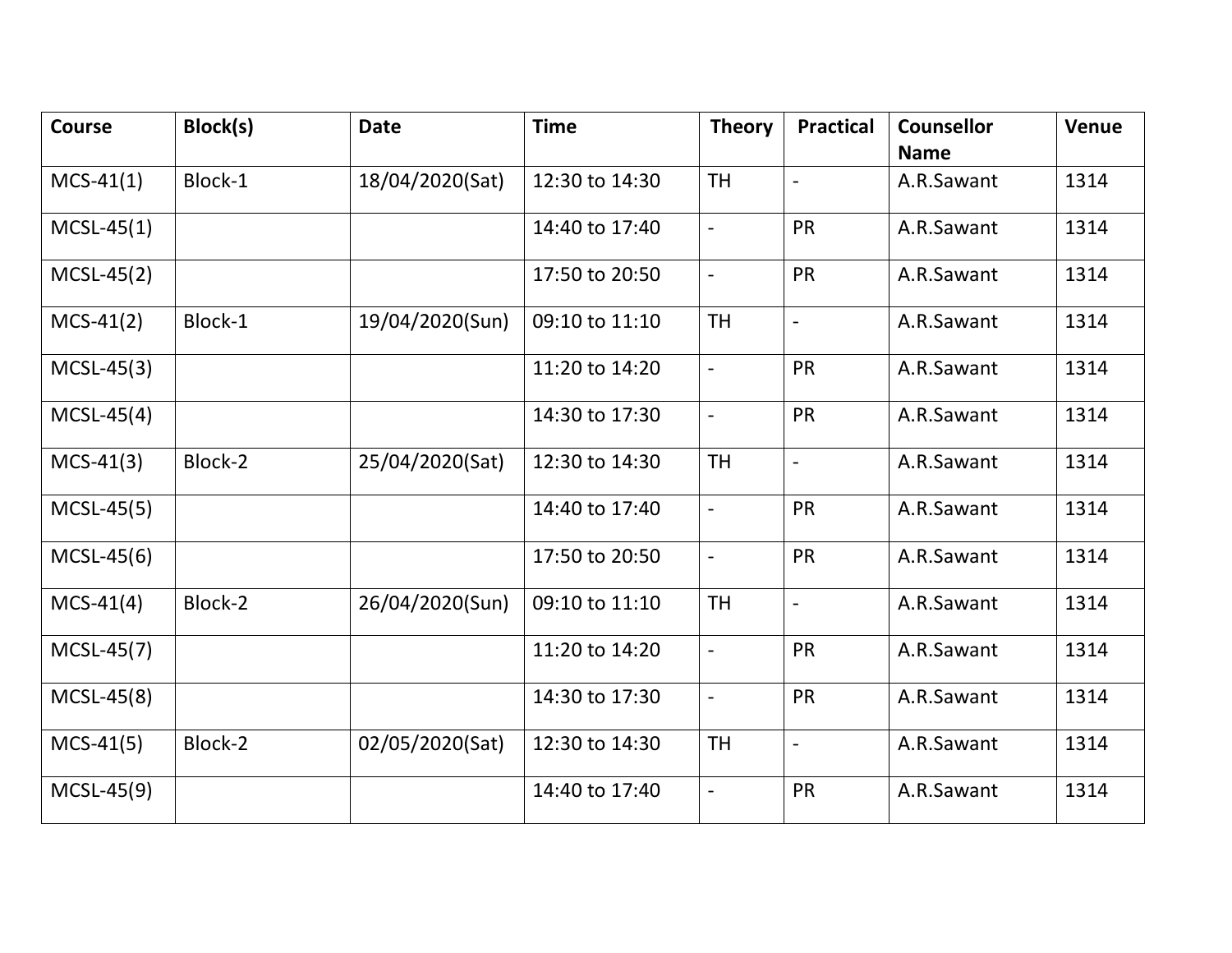| MCSL-45(10) |         |                 | 17:50 to 20:50 |           | <b>PR</b> | A.R.Sawant | 1314 |
|-------------|---------|-----------------|----------------|-----------|-----------|------------|------|
| $MCS-43(6)$ | Block-3 | 03/05/2020(Sat) | 12:30 to 14:30 | TH        |           | A.R.Sawant | 1314 |
| $MCS-43(7)$ | Block-3 |                 | 14:40 to 16:40 | <b>TH</b> |           | A.R.Sawant | 1314 |
| $MCS-43(8)$ | Block-3 |                 | 16:50 to 18:50 | <b>TH</b> |           | A.R.Sawant | 1314 |

# MCA-V

| <b>MCA-V</b>                                                                           |                  |                  |                |               |                  |                                  |       |  |  |
|----------------------------------------------------------------------------------------|------------------|------------------|----------------|---------------|------------------|----------------------------------|-------|--|--|
| <b>MCA-V</b><br>MCSE-003 : Artificial Intelligence and Knowledge Management (Theory-5) |                  |                  |                |               |                  |                                  |       |  |  |
| <b>Course</b>                                                                          | Block(s)         | <b>Date</b>      | <b>Time</b>    | <b>Theory</b> | <b>Practical</b> | <b>Counsellor</b><br><b>Name</b> | Venue |  |  |
| $MCSE-003(1)$                                                                          | Block-1, Block-2 | 07/03/2020 (Sat) | 12:30 to 14:30 | <b>TH</b>     |                  | D.Swain                          | 1321A |  |  |
| MCSE-003(2)                                                                            | Block-3, Block-4 |                  | 14:40 to 16:40 | <b>TH</b>     |                  | D.Swain                          | 1321A |  |  |
| <b>MCA-V</b><br><b>MCSE-011 : Parallel Computing (Theory-5)</b>                        |                  |                  |                |               |                  |                                  |       |  |  |
| <b>Course</b>                                                                          | Block(s)         | <b>Date</b>      | <b>Time</b>    | <b>Theory</b> | <b>Practical</b> | <b>Counsellor</b><br><b>Name</b> | Venue |  |  |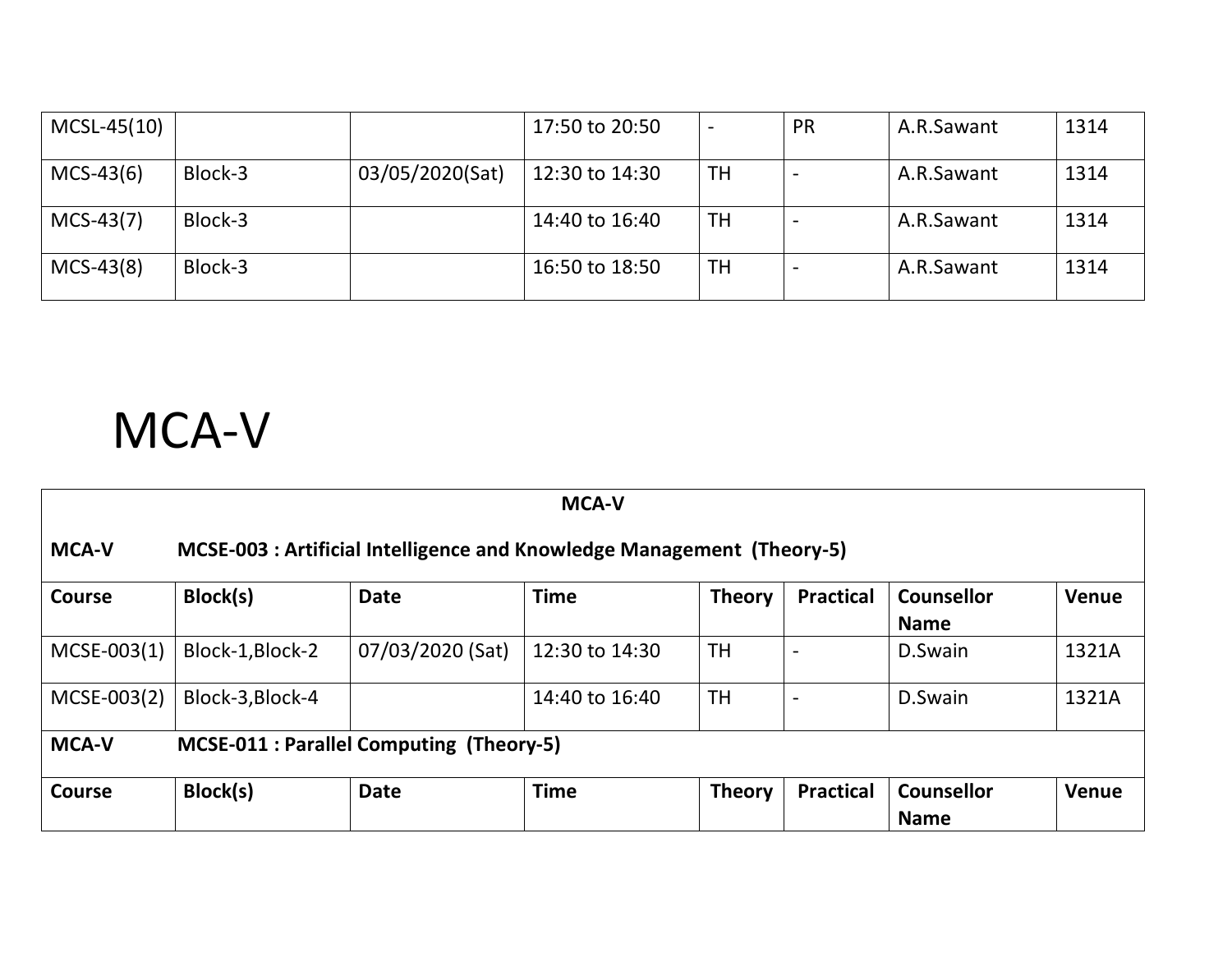| $MCSE-011(1)$                                                                    | Block-1, Block, 2 | 08/03/2020(Sun) | 09:10 to 11:10                                                       | <b>TH</b>                |                          | D.Swain                          | 1321A        |  |
|----------------------------------------------------------------------------------|-------------------|-----------------|----------------------------------------------------------------------|--------------------------|--------------------------|----------------------------------|--------------|--|
| $MCSE-011(2)$                                                                    | Block-2, Block-3  |                 | 11:20 to 13:20                                                       | <b>TH</b>                |                          | D.Swain                          | 1321A        |  |
| <b>MCA-V</b>                                                                     |                   |                 | MCS-52 : Principles of Management and Information Systems (Theory-3) |                          |                          |                                  |              |  |
| <b>Course</b>                                                                    | Block(s)          | <b>Date</b>     | <b>Time</b>                                                          | <b>Theory</b>            | <b>Practical</b>         | <b>Counsellor</b><br><b>Name</b> | Venue        |  |
| $MCS-52(1)$                                                                      | Block-1           | 14/03/2020(Sat) | 12:30 to 14:30                                                       | <b>TH</b>                | $\overline{\phantom{0}}$ | D.S.Jadhav                       | 1321A        |  |
| $MCS-52(2)$                                                                      | Block-2           |                 | 14:40 to 16:40                                                       | <b>TH</b>                |                          | D.S.Jadhav                       | 1321A        |  |
| <b>MCA-V</b>                                                                     |                   |                 | MCSE-004 : Numerical and Statistical Computing (Theory-5)            |                          |                          |                                  |              |  |
| <b>Course</b>                                                                    | Block(s)          | <b>Date</b>     | <b>Time</b>                                                          | <b>Theory</b>            | <b>Practical</b>         | <b>Counsellor</b><br><b>Name</b> | <b>Venue</b> |  |
| $MCSE-004(1)$                                                                    | Block-1, Block-2  | 15/03/2020(Sun) | 09:10 to 11:10                                                       | <b>TH</b>                |                          | V.Thamke                         | 1321A        |  |
| MCSE-004(2)                                                                      | Block-3           |                 | 11:20 to 13:20                                                       | <b>TH</b>                |                          | V.Thamke                         | 1321A        |  |
| MCS-51 : Advanced Internet Technologies (Theory-5, Practical-10)<br><b>MCA-V</b> |                   |                 |                                                                      |                          |                          |                                  |              |  |
| Course                                                                           | Block(s)          | <b>Date</b>     | <b>Time</b>                                                          | <b>Theory</b>            | <b>Practical</b>         | <b>Counsellor</b><br><b>Name</b> | <b>Venue</b> |  |
|                                                                                  |                   |                 |                                                                      |                          |                          |                                  |              |  |
| $MCS-51(1)$                                                                      | Block-1           | 22/03/2020(Sun) | 09:10 to 11:10                                                       | <b>TH</b>                | $\overline{a}$           | D.P.Pawar                        | 1321A        |  |
| $MCSL-54(1)$                                                                     |                   |                 | 11:20 to 14:20                                                       | $\overline{\phantom{0}}$ | PR                       | D.P.Pawar                        | 1321A        |  |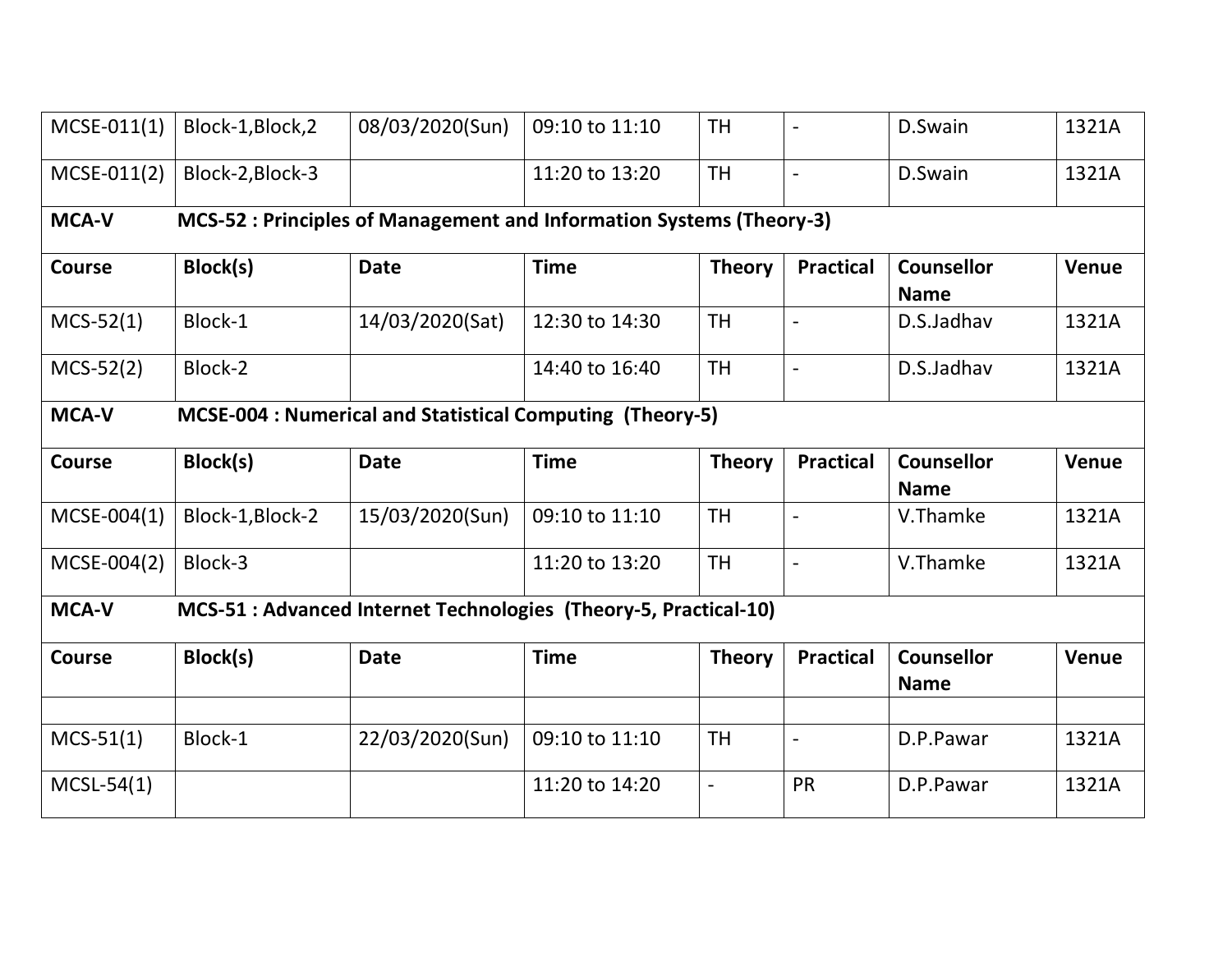| $MCSL-54(2)$  |                                                                    |                 | 14:30 to 17:30 | $\overline{\phantom{0}}$ | <b>PR</b>        | D.P.Pawar                        | 1321A        |  |  |  |
|---------------|--------------------------------------------------------------------|-----------------|----------------|--------------------------|------------------|----------------------------------|--------------|--|--|--|
| $MCS-51(2)$   | Block-1                                                            | 28/03/2020(Sat) | 12:30 to 14:30 | <b>TH</b>                | $\blacksquare$   | D.P.Pawar                        | 1321A        |  |  |  |
| $MCSL-54(3)$  |                                                                    |                 | 14:40 to 17:40 | $\overline{\phantom{a}}$ | <b>PR</b>        | D.P.Pawar                        | 1321A        |  |  |  |
| $MCSL-54(4)$  |                                                                    |                 | 17:50 to 20:50 | $\blacksquare$           | <b>PR</b>        | D.P.Pawar                        | 1321A        |  |  |  |
| $MCSL-54(5)$  | Block-2                                                            | 29/03/2020(Sun) | 09:10 to 12:10 | $\overline{\phantom{a}}$ | <b>PR</b>        | D.P.Pawar                        | 1321A        |  |  |  |
| $MCSL-54(6)$  |                                                                    |                 | 12:20 to 15:20 | $\blacksquare$           | PR               | D.P.Pawar                        | 1321A        |  |  |  |
|               |                                                                    |                 |                |                          |                  |                                  |              |  |  |  |
| MCSL-54(7)    | Block-2                                                            | 04/04/2020(Sat) | 12:30 to 15:30 | $\overline{\phantom{a}}$ | <b>PR</b>        | D.P.Pawar                        | 1321A        |  |  |  |
| $MCSL-54(8)$  |                                                                    |                 | 15:40 to 18:40 | $\overline{\phantom{a}}$ | <b>PR</b>        | D.P.Pawar                        | 1321A        |  |  |  |
|               |                                                                    |                 |                |                          |                  |                                  |              |  |  |  |
| MCSL-54(9)    | Block-3                                                            | 05/04/2020(Sun) | 09:10 to 12:10 | $\overline{a}$           | <b>PR</b>        | D.P.Pawar                        | 1321A        |  |  |  |
| $MCSL-54(10)$ |                                                                    |                 | 12:20 to 15:20 | $\blacksquare$           | <b>PR</b>        | D.P.Pawar                        | 1321A        |  |  |  |
|               |                                                                    |                 |                |                          |                  |                                  |              |  |  |  |
| <b>MCA-V</b>  | MCS-53 : Computer Graphics and Multimedia (Theory-8, Practical-10) |                 |                |                          |                  |                                  |              |  |  |  |
| <b>Course</b> | Block(s)                                                           | <b>Date</b>     | <b>Time</b>    | <b>Theory</b>            | <b>Practical</b> | <b>Counsellor</b><br><b>Name</b> | <b>Venue</b> |  |  |  |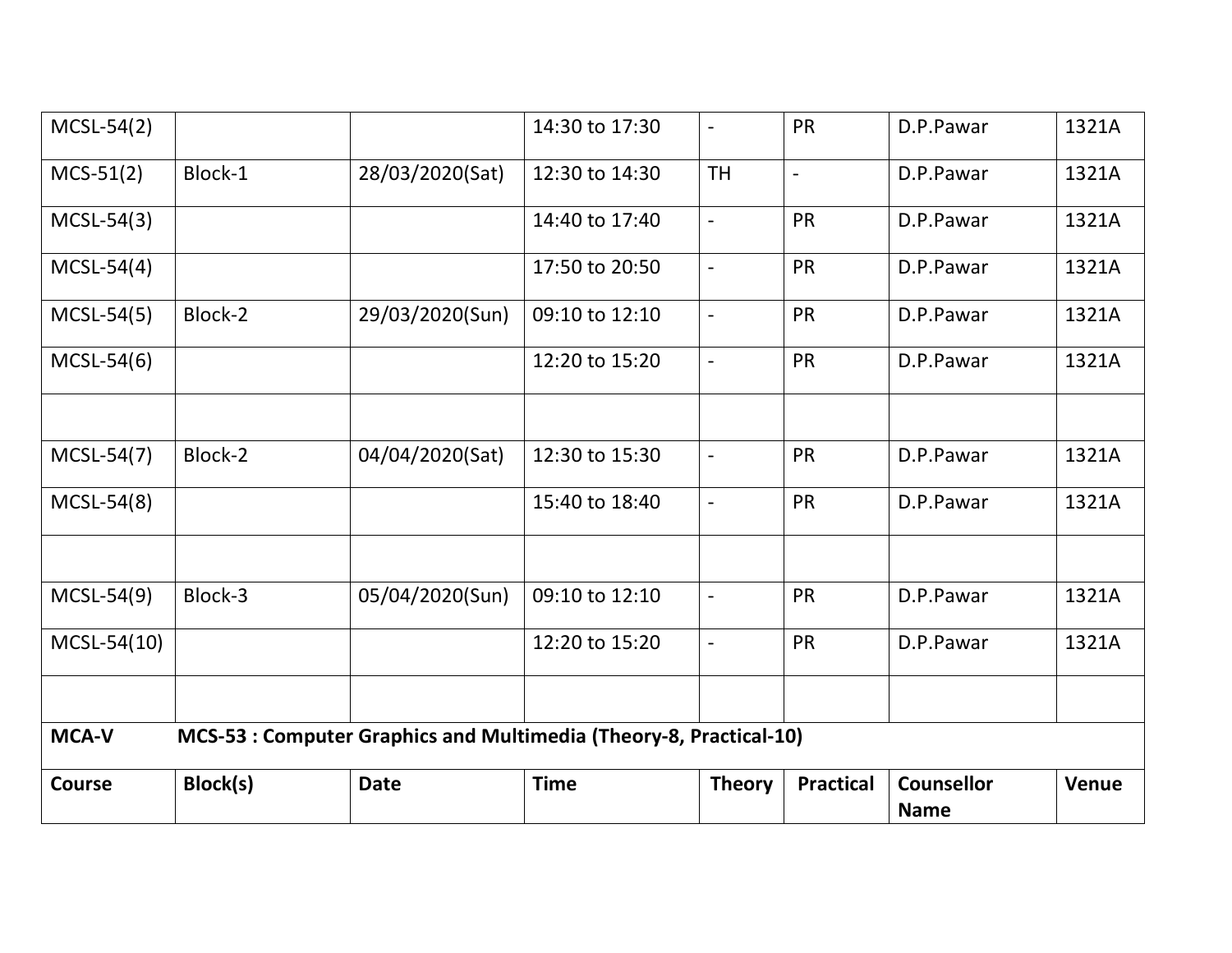| $MCS-53(1)$   | Block-1 | 12/04/2020(Sun) | 09:10 to 11:10 | <b>TH</b>                | $\overline{\phantom{a}}$ | A.J.Dasare | 1321A |
|---------------|---------|-----------------|----------------|--------------------------|--------------------------|------------|-------|
| $MCSL-54(1)$  |         |                 | 11:20 to 14:20 | $\blacksquare$           | <b>PR</b>                | A.J.Dasare | 1321A |
| $MCSL-54(2)$  |         |                 | 14:30 to 17:30 | $\overline{\phantom{a}}$ | PR                       | A.J.Dasare | 1321A |
| $MCS-53(2)$   | Block-1 | 18/04/2020(Sat) | 12:30 to 14:30 | <b>TH</b>                | $\overline{\phantom{a}}$ | A.J.Dasare | 1321A |
| $MCSL-54(3)$  |         |                 | 14:40 to 17:40 | $\overline{\phantom{a}}$ | PR                       | A.J.Dasare | 1321A |
| $MCSL-54(4)$  |         |                 | 17:50 to 20:50 | $\overline{\phantom{a}}$ | <b>PR</b>                | A.J.Dasare | 1321A |
| $MCSL-54(5)$  | Block-2 | 19/11/2020(Sun) | 09:10 to 12:10 | $\blacksquare$           | <b>PR</b>                | A.J.Dasare | 1321A |
| $MCSL-54(6)$  |         |                 | 12:20 to 15:20 | $\overline{\phantom{a}}$ | <b>PR</b>                | A.J.Dasare | 1321A |
|               |         |                 |                |                          |                          |            |       |
| MCSL-54(7)    | Block-3 | 25/04/2020(Sat) | 12:30 to 15:30 | $\overline{\phantom{a}}$ | PR                       | A.J.Dasare | 1321A |
| $MCSL-54(8)$  |         |                 | 15:40 to 18:40 | $\overline{\phantom{a}}$ | <b>PR</b>                | A.J.Dasare | 1321A |
|               |         |                 |                |                          |                          |            |       |
| MCSL-54(9)    | Block-4 | 26/04/2020(Sun) | 09:10 to 12:10 | $\overline{\phantom{a}}$ | <b>PR</b>                | A.J.Dasare | 1321A |
| $MCSL-54(10)$ |         |                 | 12:20 to 15:20 | $\overline{\phantom{a}}$ | <b>PR</b>                | A.J.Dasare | 1321A |

**TH-Theory PR-Practical**